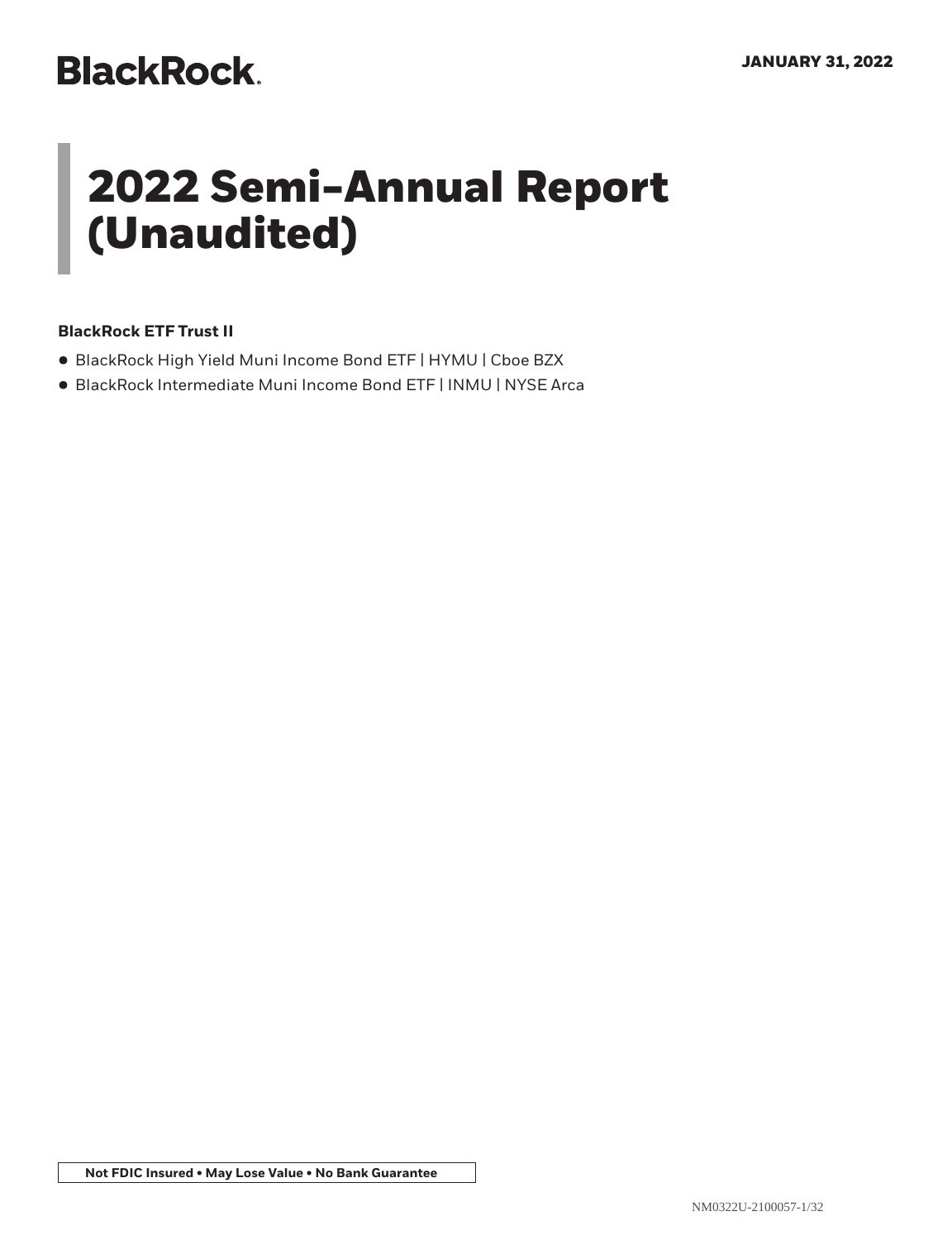### The Markets in Review

#### Dear Shareholder,

The 12-month reporting period as of January 31, 2022 saw a continuation of the resurgent growth that followed the initial coronavirus (or "COVID-19") pandemic reopening, albeit at a slower pace. The global economy weathered the emergence of several variant strains and the resulting peaks and troughs in infections amid optimism that increasing vaccinations and economic adaptation could help contain the pandemic's disruptions. Continued growth meant that the U.S. economy regained and then surpassed its pre-pandemic output. However, rapid changes in consumer spending led to supply constraints and elevated inflation.

Equity prices were mixed, as persistently high inflation drove investors' expectations for higher interest rates, which particularly weighed on relatively high valuation growth stocks and economically sensitive small-capitalization stocks. Overall, small-capitalization U.S. stocks declined slightly, while largecapitalization U.S. stocks posted a strong advance. International equities from developed markets also gained, although emerging market stocks declined, pressured by rising interest rates and a strengthening U.S. dollar.

The 10-year U.S. Treasury yield (which is inversely related to bond prices) rose significantly during the reporting period as the economy expanded rapidly and inflation reached its highest annualized reading in decades. In the corporate bond market, the improving economy assuaged credit concerns and led to positive returns for high-yield corporate bonds, outpacing the modest negative return of investment-grade corporate bonds.

The U.S. Federal Reserve (the "Fed") maintained accommodative monetary policy during the reporting period by keeping near-zero interest rates. However, the Fed's tone shifted late in the period, as it reduced its bond-buying program and raised the prospect of higher rates in 2022. Continued high inflation and the Fed's new tone led many analysts to anticipate that the Fed will raise interest rates multiple times throughout the year.

Looking ahead, however, the horrific war in Ukraine has significantly clouded the outlook for the global economy. Sanctions on Russia and general wartime disruption are likely to drive already-high commodity prices even further upwards, and we have already seen spikes in energy and metal markets. While this will exacerbate inflationary pressure, it could also constrain economic growth, making the Fed's way forward less clear. Its challenge will be combating inflation without stifling a recovery that is now facing additional supply shocks.

In this environment, we favor an overweight to equities, as we believe low interest rates and continued economic growth will support further gains, albeit likely more modest than what we saw in 2021. Sectors that are better poised to manage the transition to a lower-carbon world, such as technology and health care, are particularly attractive in the long term. U.S. and other developed-market equities have room for further growth, while we believe Chinese equities stand to gain from a more accommodative monetary and fiscal environment. We are underweight long-term credit, but inflation-protected U.S. Treasuries, Asian fixed income, and emerging market local-currency bonds offer potential opportunities. We believe that international diversification and a focus on sustainability can help provide portfolio resilience, and the disruption created by the coronavirus appears to be accelerating the shift toward sustainable investments.

In this environment, our view is that investors need to think globally, extend their scope across a broad array of asset classes, and be nimble as market conditions change. We encourage you to talk with your financial advisor and visit **iShares.com** for further insight about investing in today's markets.

Sincerely,

Rob Kapito President, BlackRock Advisors, LLC



Rob Kapito President, BlackRock Advisors, LLC

#### **Total Returns as of January 31, 2022**

|                                                                                             | 6-Month | 12-Month |
|---------------------------------------------------------------------------------------------|---------|----------|
| U.S. large cap equities<br>(S&P 500 <sup>®</sup> Index)                                     | 344%    | 23.29%   |
| U.S. small cap equities<br>(Russell 2000 <sup>®</sup> Index)                                | (8.41)  | (1.21)   |
| International equities<br>(MSCI Europe, Australasia,<br>Far East Index)                     | (3.43)  | 7.03     |
| <b>Emerging market equities</b><br>(MSCI Emerging Markets<br>Index)                         | (4.59)  | (7.23)   |
| 3-month Treasury bills<br>(ICE BofA 3-Month<br>U.S. Treasury Bill Index)                    | 0.01    | 0.04     |
| U.S. Treasury securities<br>(ICE BofA 10-Year<br>U.S. Treasury Index)                       | (3.87)  | (4.43)   |
| U.S. investment grade bonds<br>(Bloomberg U.S. Aggregate<br>Bond Index)                     | (3.17)  | (2.97)   |
| Tax-exempt municipal bonds<br>(S&P Municipal Bond Index)                                    | (2.56)  | (1.22)   |
| U.S. high yield bonds<br>(Bloomberg U.S. Corporate<br>High Yield 2% Issuer Capped<br>Index) | (1.55)  | 2.05     |

Past performance is not an indication of future results. Index performance is shown for illustrative purposes only. You cannot invest directly in an index.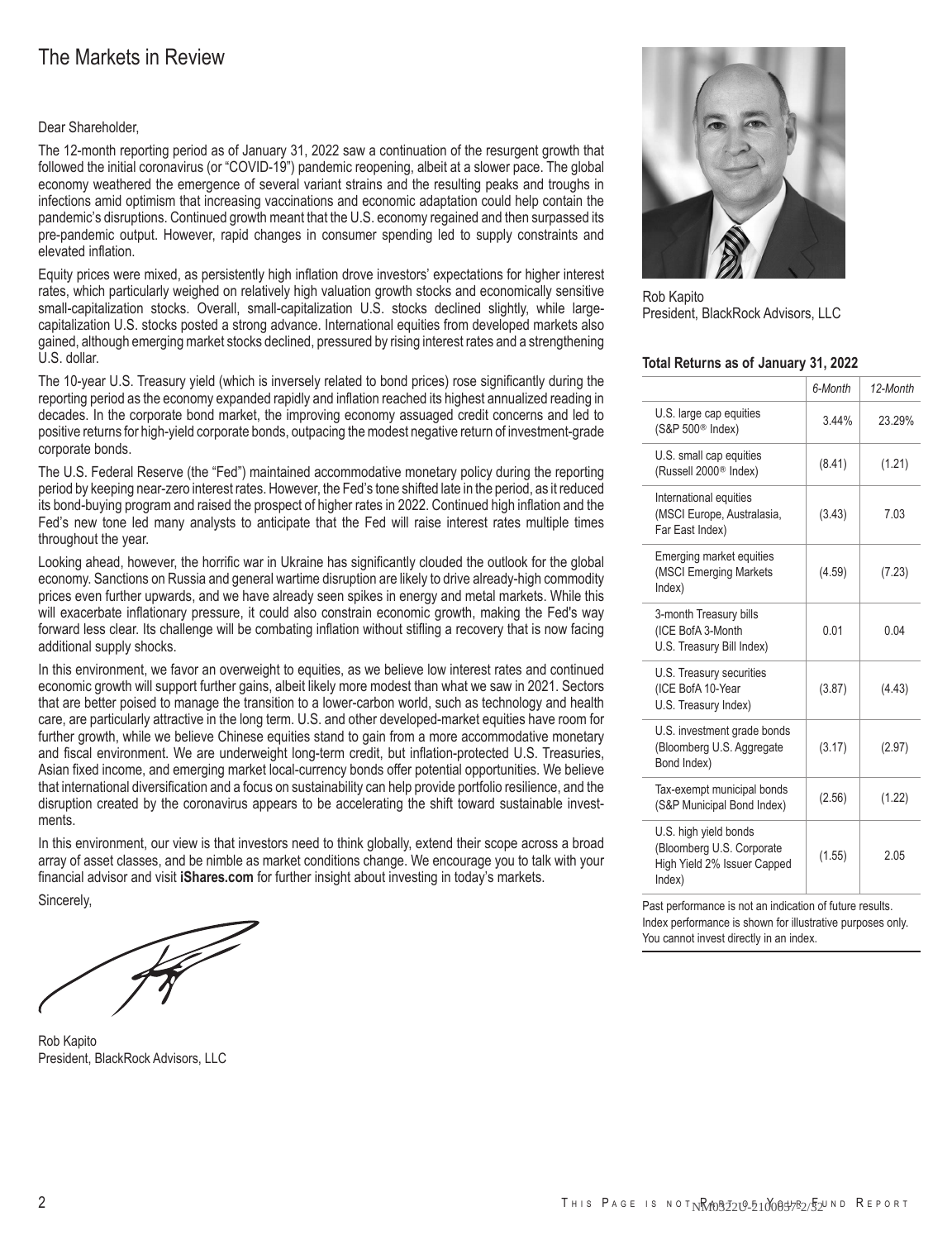### **Table of Contents**

|                                                                                                                                                                                                                                | Page |
|--------------------------------------------------------------------------------------------------------------------------------------------------------------------------------------------------------------------------------|------|
|                                                                                                                                                                                                                                |      |
|                                                                                                                                                                                                                                |      |
|                                                                                                                                                                                                                                | 8    |
|                                                                                                                                                                                                                                |      |
|                                                                                                                                                                                                                                |      |
| <b>Financial Statements:</b>                                                                                                                                                                                                   |      |
| Statements of Assets and Liabilities with conservative conservative conservative conservative conservative conservative conservative conservative conservative conservative conservative conservative conservative conservativ |      |
|                                                                                                                                                                                                                                | 16   |
|                                                                                                                                                                                                                                |      |
|                                                                                                                                                                                                                                |      |
|                                                                                                                                                                                                                                |      |
|                                                                                                                                                                                                                                | 26   |
| Supplemental Information                                                                                                                                                                                                       | 27   |
|                                                                                                                                                                                                                                |      |
| Glossary of Terms Used in this Report (a) reconstruction and contact the control of the control of the control of the control of the control of the control of the control of the control of the control of the control of the |      |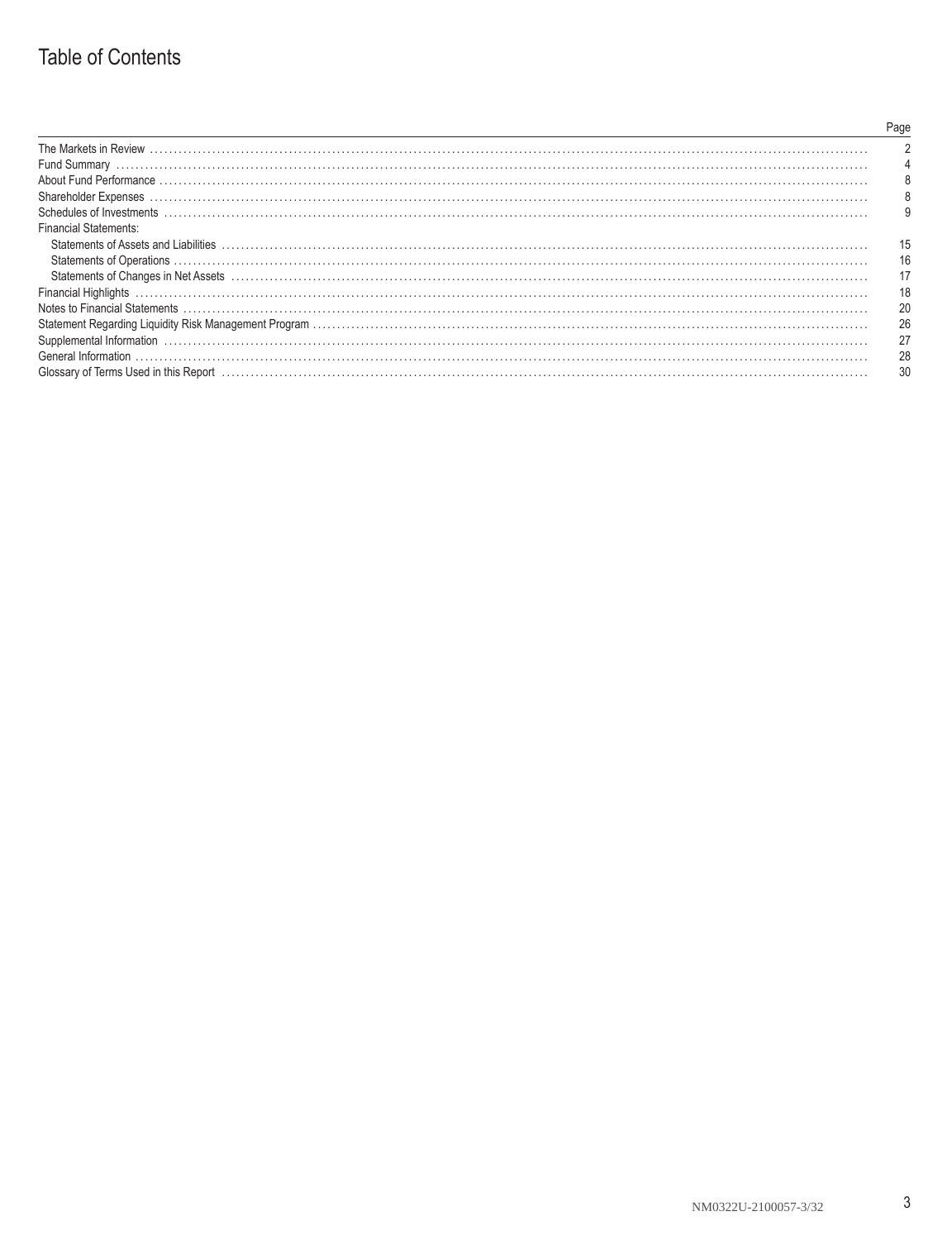#### **Investment Objective**

The **BlackRock High Yield Muni Income Bond ETF** (the "Fund") primarily seeks to maximize tax free current income and secondarily seeks to maximize capital appreciation with a portfolio composed principally of high yield and other income generating U.S. municipal bonds.

#### **Performance**

|             |          | <b>Cumulative Total Returns</b> |
|-------------|----------|---------------------------------|
|             | 6 Months |                                 |
| Fund NAV    | 3.99%    | } 45%                           |
| Fund Market | (4.19)   | 3.85                            |
|             | (2.46)   |                                 |
|             |          |                                 |

The inception date of the Fund was 3/16/21. The first day of secondary market trading was 3/18/21.

(a) The Bloomberg Municipal High Yield Bond Index is designed to measure the performance of U.S. dollar-denominated high-yield municipal bonds issued by U.S. states, the District of Columbia, U.S. territories and local governments or agencies. Effective October 1, 2021, the Fund's benchmarks are the Bloomberg Municipal High Yield Bond Index and a Bloomberg Custom Blend Benchmark. The Bloomberg Municipal High Yield Bond Index is designed to measure the performance of U.S. dollar-denominated high-yield municipal bonds issued by U.S. states, the District of Columbia, U.S. territories and local governments or agencies.

(b) The Bloomberg Custom Blend Benchmark comprised of 80% Bloomberg Municipal High Yield Index, 10% Bloomberg BBB Index and 10% Bloomberg Single A Index.

Past performance is no guarantee of future results. Performance results do not reflect the deduction of taxes that a shareholder would pay on fund distributions or on the redemption or sale of fund shares. See "About Fund Performance" on page 8 for more information.

#### **Expense Example**

|                      | Actual        |                |               | Hypothetical 5% Return |                           |            |
|----------------------|---------------|----------------|---------------|------------------------|---------------------------|------------|
| Beginning            | Ending        | Expenses       | Beginning     | Ending                 | Expenses                  | Annualized |
| <b>Account Value</b> | Account Value | Paid During    | Account Value | <b>Account Value</b>   | Paid During               | Expense    |
| (08/01/21)           | (01/31/22)    | the Period (a) | (08/01/21)    | (01/31/22)             | the Period <sup>(a)</sup> | Ratio      |
| .000.00              | 960.10        | 73ء ا          | .000.00       | .023.40                | 79،،                      | $0.35\%$   |

(a) Expenses are calculated using the Fund's annualized expense ratio (as disclosed in the table), multiplied by the average account value for the period, multiplied by the number of days in the period (184 days) and divided by the number of days in the year (365 days). Other fees, such as brokerage commissions and other fees to financial intermediaries, may be paid which are not reflected in the tables and examples above. See "Shareholder Expenses" on page 8 for more information.

#### **Portfolio Management Commentary**

The bond market faced significant headwinds during the reporting period, reflecting the Fed's shift toward tighter monetary policy. Simultaneously, municipal issuers continued to demonstrate fundamental strength thanks to substantial federal aid and the U.S. economy's recovery from the COVID-related downturn of 2020. Yield spreads for high yield municipal bonds nonetheless widened, particularly in January 2022. The Fund returned (3.99)% for the six-month period that ended January 31, 2022, underperforming both the (2.61)% return of its benchmark, the Bloomberg Custom Blend Benchmark and the (2.46)% return of the Bloomberg Municipal High Yield Bond Index.

The Fund's long duration positioning (above-average interest rate sensitivity) detracted from performance at a time of rising bond yields. Yield curve positioning also detracted. The Fund was overweight in securities with maturities of 25 years and longer, which underperformed the broader market. Overweights in BBB rated and nonrated securities were a drag on results, as well.

Allocations to the education and land-backed development districts sectors contributed positively. In the education sector, charter schools had the largest positive impact on performance. On the other hand, positions in housing and tax-backed state issues detracted.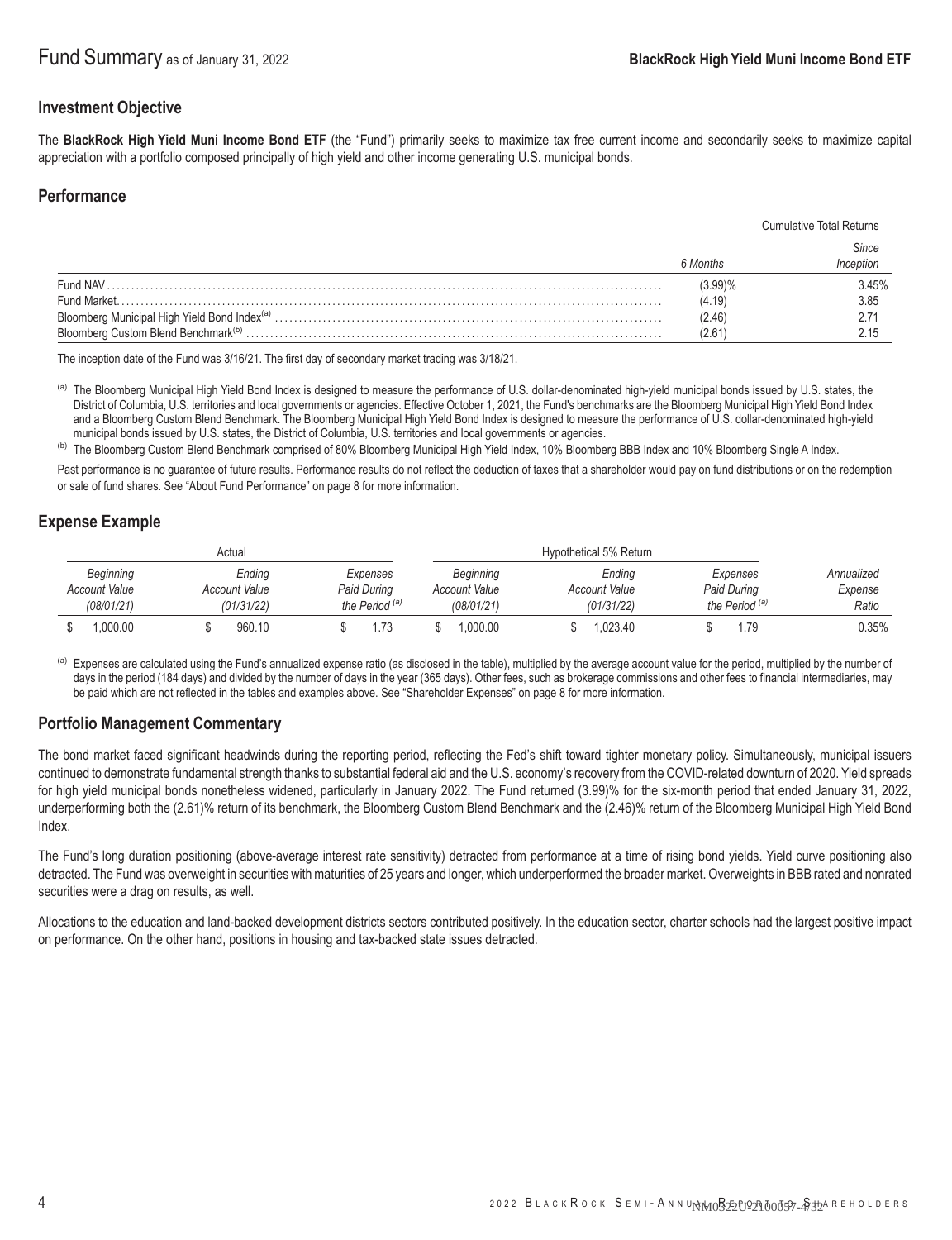#### **FIVE LARGEST HOLDINGS**

| Security                                                                                                   | Percent of<br>Total Investments <sup>(a)</sup> |
|------------------------------------------------------------------------------------------------------------|------------------------------------------------|
| State of Illinois GO. Series A. 4.00%, 03/01/41                                                            | 37%                                            |
| Pueblo Urban Renewal Authority TA, 4.75%, 12/01/45<br>New York Transportation Development Corp. RB, 5.00%, | 2.9                                            |
| Memphis-Shelby County Airport Authority RB, Series A.                                                      | 27                                             |
| District of Columbia Tobacco Settlement Financing Corp. RB,                                                | 27                                             |
|                                                                                                            | 27                                             |

#### **ALLOCATION BY CREDIT QUALITY**

| S&P Credit Rating <sup>*</sup> | Percent of<br>Total Investments <sup>(a)</sup> |
|--------------------------------|------------------------------------------------|
|                                | $11\%$                                         |
|                                | 25                                             |
|                                | 02                                             |
|                                | 52                                             |
|                                | 6.3                                            |
|                                | 52                                             |
|                                | 20                                             |
|                                | 12                                             |
|                                | 08                                             |
|                                | 75.5                                           |

\* Credit quality ratings shown reflect the ratings assigned by S&P Global Ratings, a widely used independent, nationally recognized statistical rating organization. S&P credit ratings are opinions of the credit quality of individual obligations or of an issuer's general creditworthiness. Investment grade ratings are credit ratings of BBB or higher. Below investment grade ratings are credit ratings of BB or lower. Unrated investments do not necessarily indicate low credit quality. Credit quality ratings are subject to change.

(a) Excludes money market funds.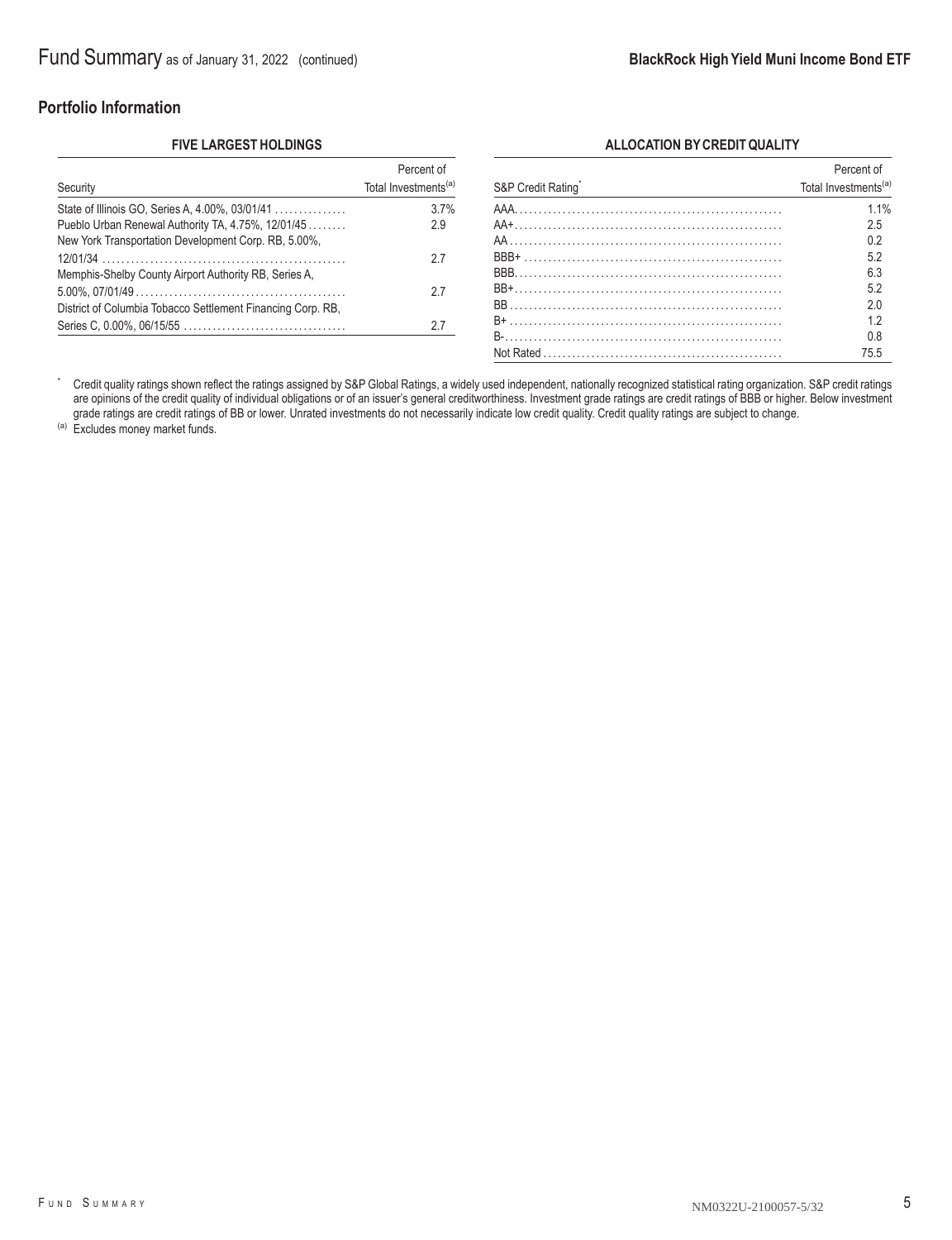### **Investment Objective**

The **BlackRock Intermediate Muni Income Bond ETF** (the "Fund") seeks to maximize tax free current income.

#### **Performance**

|                | Cumulative Total Returns. |
|----------------|---------------------------|
|                |                           |
|                | nception"                 |
| $(2.47)\%$     | በ 67%                     |
| 2.39)          |                           |
| $3.06^{\circ}$ | 1.86)                     |
| (2.69)         | 1.01.                     |
|                | . 50)                     |

The inception date of the Fund was 3/16/21. The first day of secondary market trading was 3/18/21.

(a) The Bloomberg Municipal 3-10 Year Index measures the performance of municipal bonds with maturities between 3 and 10 years.

(b) Effective October 1, 2021, the Fund changed its benchmarks against which it measures its performance from the Bloomberg 1-15 Year Municipal Bond Index to the Bloomberg Municipal 3-10 Year Index and a Bloomberg Custom Blend Benchmark comprised of 90% Bloomberg 1-15 Year Municipal Bond Index and 10% Bloomberg Municipal High Yield 1-15 Year Index.

(c) The Bloomberg 1-15 Year Municipal Bond Index measures the performance of municipal bonds with maturities between 1 and 15 years.

Past performance is no guarantee of future results. Performance results do not reflect the deduction of taxes that a shareholder would pay on fund distributions or on the redemption or sale of fund shares. See "About Fund Performance" on page 8 for more information.

### **Expense Example**

|                                                 | Actual                                |                                           |                                                 | Hypothetical 5% Return                       |                                                      |                                |
|-------------------------------------------------|---------------------------------------|-------------------------------------------|-------------------------------------------------|----------------------------------------------|------------------------------------------------------|--------------------------------|
| Beginning<br><b>Account Value</b><br>(08/01/21) | Ending<br>Account Value<br>(01/31/22) | Expenses<br>Paid During<br>the Period (a) | Beginning<br><b>Account Value</b><br>(08/01/21) | Ending<br><b>Account Value</b><br>(01/31/22) | Expenses<br>Paid During<br>the Period <sup>(a)</sup> | Annualized<br>Expense<br>Ratio |
| .000.00                                         | 975.30                                | .49                                       | .000.00                                         | 1.023.70                                     | . 53                                                 | 0.30%                          |

(a) Expenses are calculated using the Fund's annualized expense ratio (as disclosed in the table), multiplied by the average account value for the period, multiplied by the number of days in the period (184 days) and divided by the number of days in the year (365 days). Other fees, such as brokerage commissions and other fees to financial intermediaries, may be paid which are not reflected in the tables and examples above. See "Shareholder Expenses" on page 8 for more information.

#### **Portfolio Management Commentary**

The bond market faced significant headwinds during the reporting period, reflecting the Fed's shift toward tighter monetary policy. At the same time, municipal issuers continued to demonstrate fundamental strength thanks to substantial federal aid and the U.S. economy's recovery from the COVID-related downturn of 2020. Yield spreads increased only modestly in the period as a result, with the bulk of the widening occurring in January 2022.

The Fund returned (2.47)% for the six-month period ended January 31, 2022, outperforming the (2.81)% return of its former benchmark, the Bloomberg Municipal Bond 1-15 Municipal Bond Index, the (3.06)% return of its new benchmark, the Bloomberg Municipal 3-10 Year Index, and the (2.69)% return of its new custom benchmark, the Bloomberg Custom Blend Benchmark, comprised of 90% Bloomberg 1-15 Year Municipal Bond Index and 10% Bloomberg Municipal High Yield 1-15 Year Index.

The Fund also benefited from its underweight to duration. (Duration is a measure of interest rate sensitivity.) The investment adviser generally avoided short-term debt, where pricing was extremely unattractive. The Fund's resulting barbell structure included a meaningful allocation to floating rate notes and variable rate demand notes, both of which have limited interest-rate sensitivity and pay higher coupons as rates rise. Positions in the education, corporate and land-backed sectors also contributed. Holdings in non-rated bonds and those rated BB added value, as well. An overweight in lower-rated investment-grade securities detracted, as did security selection in the category.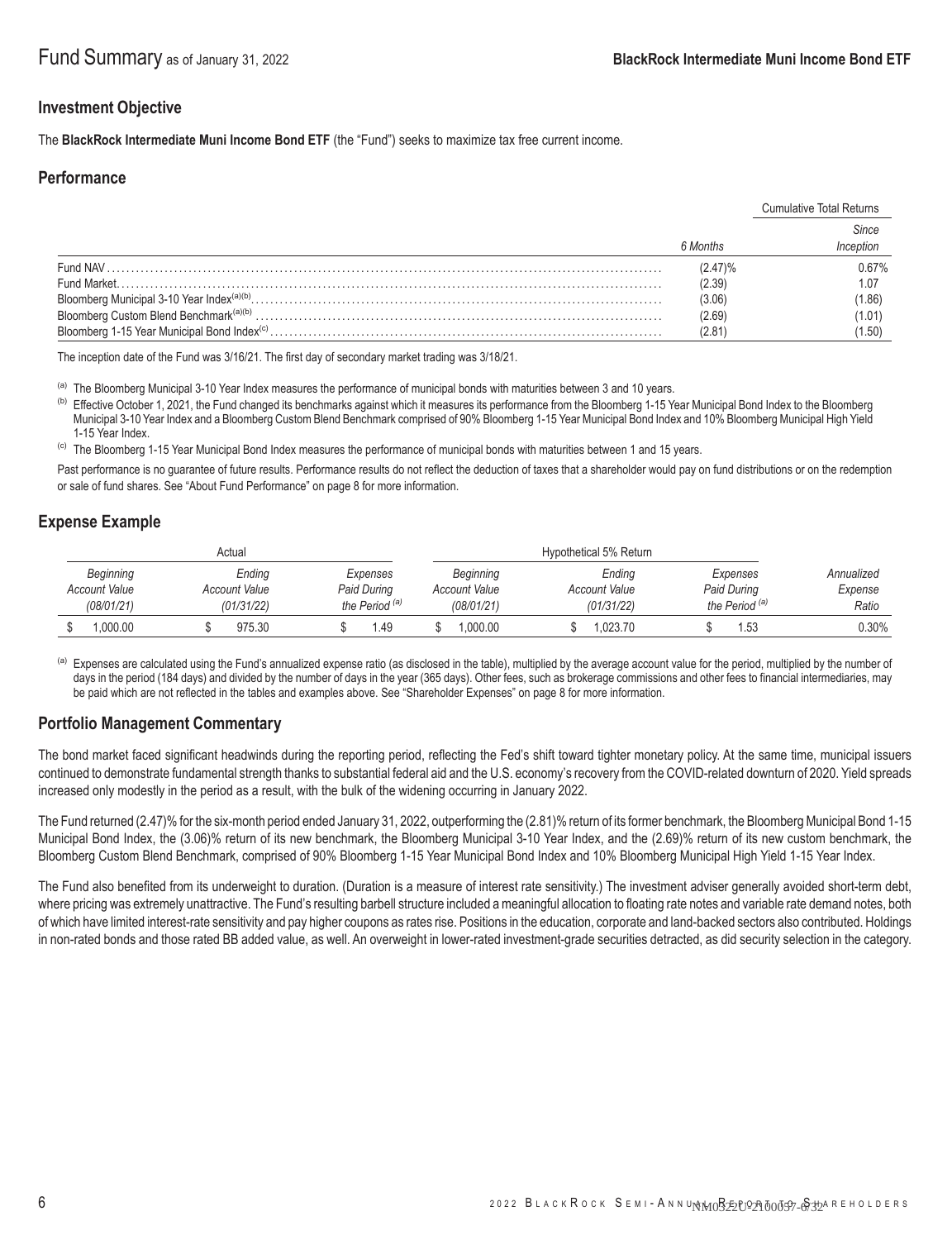### **Portfolio Information**

#### **FIVE LARGEST HOLDINGS**

|                                                              | Percent of                       |
|--------------------------------------------------------------|----------------------------------|
| Security                                                     | Total Investments <sup>(a)</sup> |
| New Jersey Economic Development Authority RB, Series         |                                  |
|                                                              | 24%                              |
| City of Philadelphia PA Airport Revenue RB, 5.00%, 07/01/31. | 2.3                              |
| Central Texas Regional Mobility Authority RB, 5.00%,         |                                  |
|                                                              | 23                               |
| North Carolina State Education Assistance Authority RB,      |                                  |
|                                                              | 22                               |
| City of Minneapolis MN RB, Series B, 0.06%, 12/01/27         | 2.0                              |

#### **ALLOCATION BY CREDIT QUALITY**

|                    | Percent of                       |
|--------------------|----------------------------------|
| S&P Credit Rating* | Total Investments <sup>(a)</sup> |
|                    | 14%                              |
|                    | 34                               |
|                    | 126                              |
|                    | 19                               |
|                    | 23                               |
|                    | 15.5                             |
|                    | 64                               |
|                    | 69                               |
|                    | 52                               |
|                    | 43                               |
|                    | 29                               |
|                    | 0.5                              |
|                    | 367                              |

\* Credit quality ratings shown reflect the ratings assigned by S&P Global Ratings, a widely used independent, nationally recognized statistical rating organization. S&P credit ratings are opinions of the credit quality of individual obligations or of an issuer's general creditworthiness. Investment grade ratings are credit ratings of BBB or higher. Below investment grade ratings are credit ratings of BB or lower. Unrated investments do not necessarily indicate low credit quality. Credit quality ratings are subject to change.

(a) Excludes money market funds.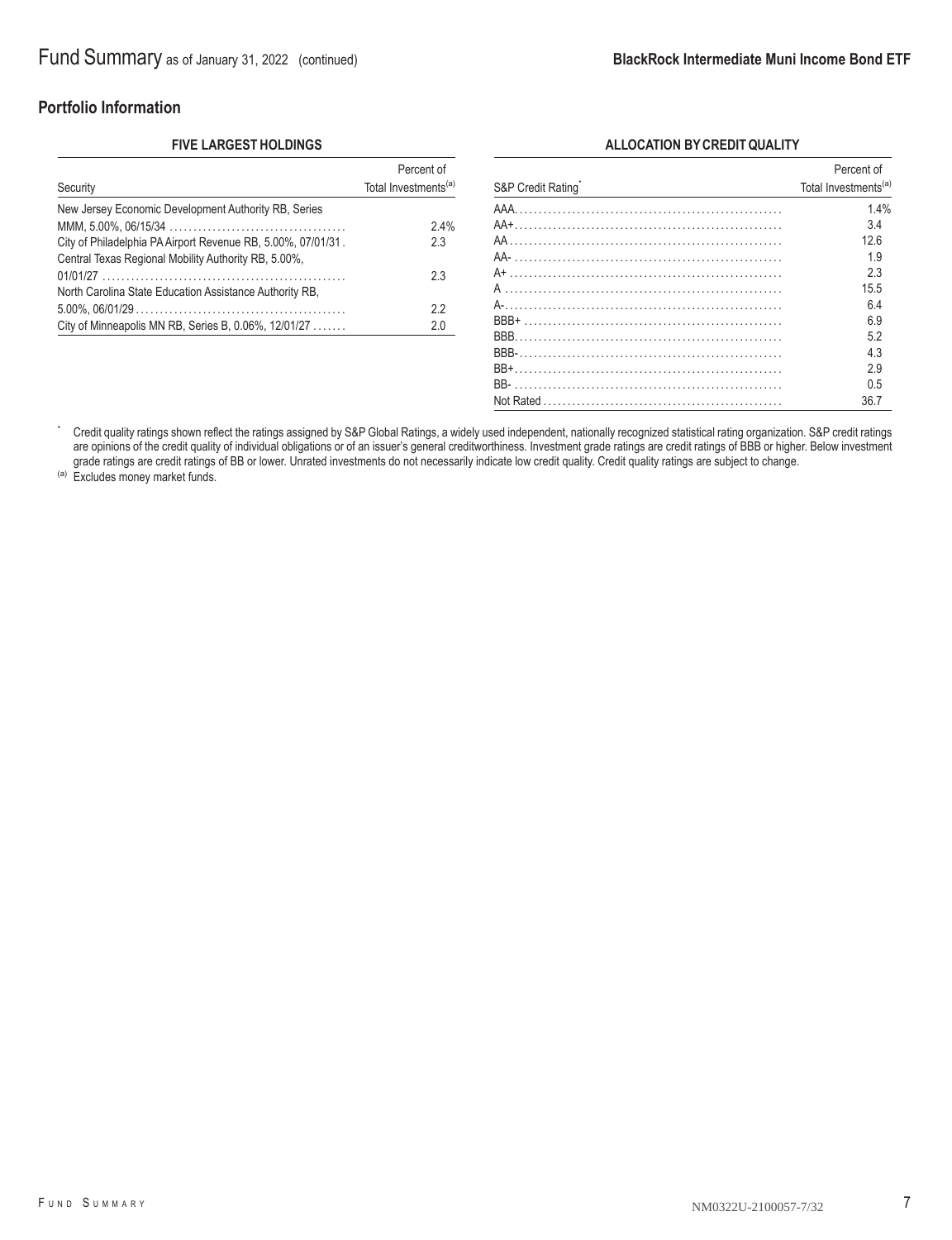### About Fund Performance

Past performance is not an indication of future results. Financial markets have experienced extreme volatility and trading in many instruments has been disrupted. These circumstances may continue for an extended period of time and may continue to affect adversely the value and liquidity of each Fund's investments. As a result, current performance may be lower or higher than the performance data quoted. Performance data current to the most recent month-end is available at **blackrock.com**. Performance results assume reinvestment of all dividends and capital gain distributions and do not reflect the deduction of taxes that a shareholder would pay on fund distributions or on the redemption or sale of fund shares. The investment return and principal value of shares will vary with changes in market conditions. Shares may be worth more or less than their original cost when they are redeemed or sold in the market. Performance for certain funds may reflect a waiver of a portion of investment advisory fees. Without such a waiver, performance would have been lower.

Net asset value or "NAV" is the value of one share of a fund as calculated in accordance with the standard formula for valuing mutual fund shares. Since shares of a fund may not trade in the secondary market until after the fund's inception, for the period from inception to the first day of secondary market trading in shares of the fund, the NAV of the fund is used as a proxy for the Market Price to calculate market returns. Market and NAV returns assume that dividends and capital gain distributions have been reinvested at Market Price and NAV, respectively.

An index is a statistical composite that tracks a specified financial market or sector. Unlike a fund, an index does not actually hold a portfolio of securities and therefore does not incur the expenses incurred by a fund. These expenses negatively impact fund performance. Also, market returns do not include brokerage commissions that may be payable on secondary market transactions. If brokerage commissions were included, market returns would be lower.

### Shareholder Expenses

Shareholders of each Fund may incur the following charges: (1) transactional expenses, including brokerage commissions on purchases and sales of fund shares and (2) ongoing expenses, including management fees and other fund expenses. The expense examples shown (which are based on a hypothetical investment of \$1,000 invested at the beginning of the period (or from the commencement of operations if less than 6 months) and held through the end of the period) are intended to assist shareholders both in calculating expenses based on an investment in each Fund and in comparing these expenses with similar costs of investing in other funds.

The expense examples provide information about actual account values and actual expenses. Annualized expense ratios reflect contractual and voluntary fee waivers, if any. In order to estimate the expenses a shareholder paid during the period covered by this report, shareholders can divide their account value by \$1,000 and then multiply the result by the number under the heading entitled "Expenses Paid During Period."

The expense examples also provide information about hypothetical account values and hypothetical expenses based on a Fund's actual expense ratio and an assumed rate of return of 5% per year before expenses. In order to assist shareholders in comparing the ongoing expenses of investing in a Fund and other funds, compare the 5% hypothetical examples with the 5% hypothetical examples that appear in the shareholder reports of the other funds.

The expenses shown in the expense examples are intended to highlight shareholders' ongoing costs only and do not reflect any transactional expenses, such as brokerage commissions and other fees paid on purchases and sales of fund shares. Therefore, the hypothetical examples are useful in comparing ongoing expenses only and will not help shareholders determine the relative total expenses of owning different funds. If these transactional expenses were included, shareholder expenses would have been higher.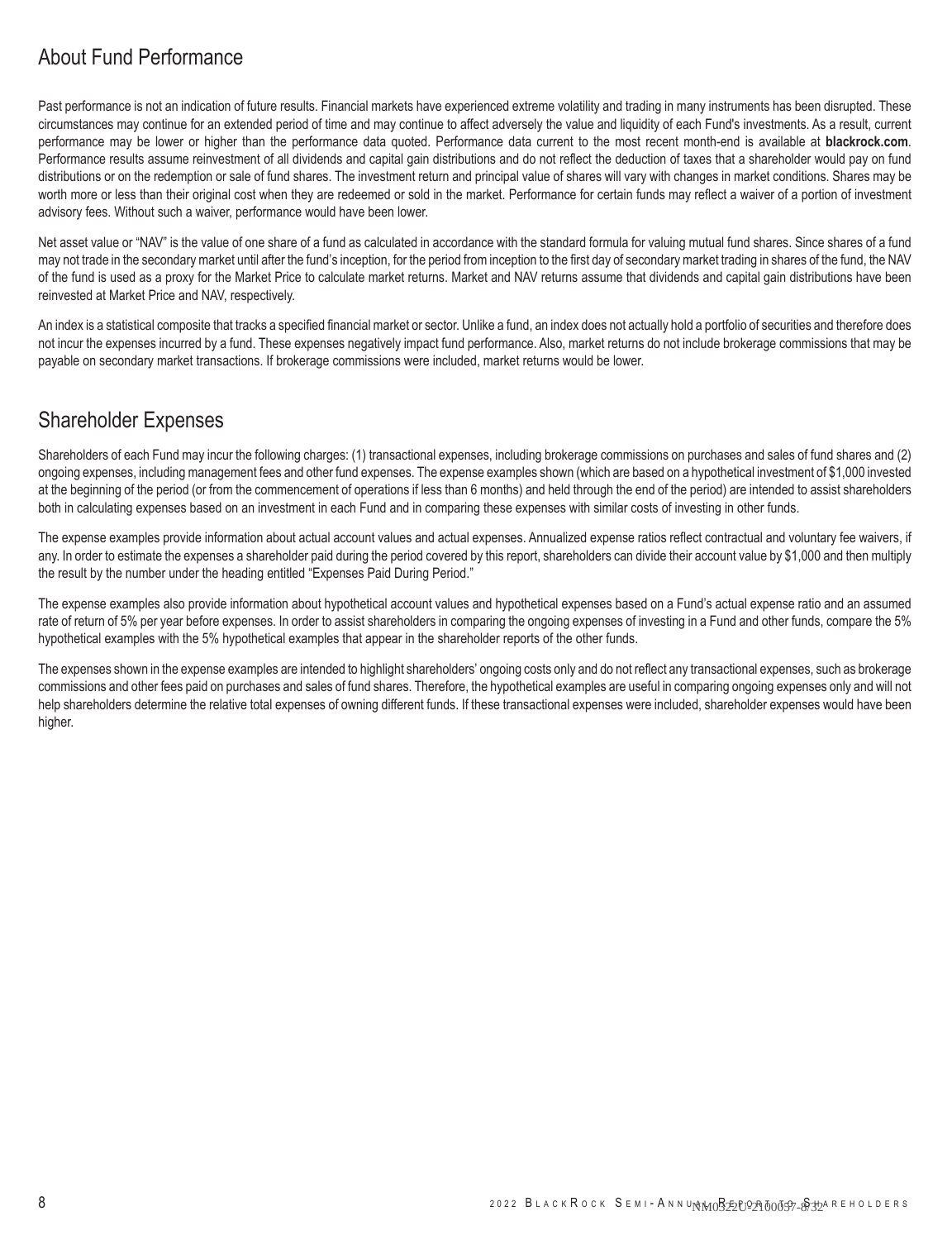### Schedule of Investments (unaudited)

January 31, 2022

|                                                                                                                    | Par        |                    |
|--------------------------------------------------------------------------------------------------------------------|------------|--------------------|
| Security                                                                                                           | (000)      | Value              |
| <b>Municipal Debt Obligations</b>                                                                                  |            |                    |
| Alabama - 1.2%                                                                                                     |            |                    |
| Midcity Improvement District Alabama Special Assesment,                                                            | 120<br>\$  | - \$<br>119,880    |
| Tuscaloosa County Industrial Development Authority RB,<br>Series A, 4.50%, 05/01/32 (Call 05/01/29) <sup>(a)</sup> | 186        | 193,232            |
|                                                                                                                    |            | 313,112            |
| Arizona - 0.4%                                                                                                     |            |                    |
| Tempe Industrial Development Authority RB, 4.00%, 12/01/56                                                         |            |                    |
|                                                                                                                    | 100        | 106,377            |
| Arkansas — 1.1%                                                                                                    |            |                    |
| Arkansas Development Finance Authority RB, 4.50%, 09/01/49                                                         |            |                    |
|                                                                                                                    | 250        | 269,302            |
| California - 13.3%                                                                                                 |            |                    |
| California Community Housing Agency RB, Series A-2, 4.00%,                                                         |            |                    |
| California County Tobacco Securitization Agency RB, 0.00%,                                                         | 250        | 233,974            |
|                                                                                                                    | 2,955      | 246,630            |
| California Housing Finance RB, Series 2021-1, 3.50%, 11/20/35.                                                     | 494        | 539,775            |
| California Public Finance Authority RB, Series B-3, 2.13%,                                                         |            |                    |
|                                                                                                                    | 250        | 249,247            |
| California School Finance Authority RB, Series A, 5.00%,                                                           | 500        |                    |
| CMFA Special Finance Agency I RB, Series A, 4.00%, 04/01/56                                                        |            | 535,602            |
|                                                                                                                    | 250        | 253,412            |
| CMFA Special Finance Agency VIII RB, 3.00%, 08/01/56                                                               |            |                    |
|                                                                                                                    | 350        | 286,351            |
| CSCDA Community Improvement Authority RB                                                                           | 100        | 83,482             |
| Series A-2, 4.00%, 10/01/56 (Call 10/01/31) <sup>(a)</sup>                                                         | 250        | 252,681            |
| Golden State Tobacco Securitization Corp. RB                                                                       |            |                    |
| 3.25%, 06/01/34 (Call 06/01/25) (AGM-CR SAP)                                                                       | 50         | 53,362             |
| Series A-1, 5.00%, 06/01/28 (Call 06/01/27)                                                                        | 500        | 592,842            |
|                                                                                                                    |            | 3,327,358          |
| Colorado - 7.6%<br>Clear Creek Transit Metropolitan District No. 2 GOL, Series A,                                  |            |                    |
| 5.00%, 12/01/50 (Call 12/01/26)                                                                                    | 500        | 529,169            |
| Colorado Health Facilities Authority RB, 5.00%, 05/15/58                                                           |            |                    |
|                                                                                                                    | 100        | 101,785            |
| Loretto Heights Community Authority RB, 4.88%, 12/01/51                                                            | 500        | 491,131            |
| Pueblo Urban Renewal Authority TA                                                                                  |            |                    |
| 4.75%, 12/01/45 (Call 12/01/30) <sup>(a)</sup>                                                                     | 600        | 657,373            |
|                                                                                                                    | 150        | 127,142            |
|                                                                                                                    |            | 1.906.600          |
| District of Columbia - 2.4%<br>District of Columbia Tobacco Settlement Financing Corp. RB,                         |            |                    |
| Series C, 0.00%, 06/15/55 (Call 03/03/22) <sup>(b)</sup>                                                           | 6,800      | 598,080            |
|                                                                                                                    |            |                    |
| Florida - 17.3%<br>Brevard County Health Facilities Authority RB                                                   |            |                    |
|                                                                                                                    | 205        | 207,553            |
|                                                                                                                    | 150        | 163,119            |
| Capital Trust Agency Inc. RB                                                                                       |            |                    |
|                                                                                                                    | 3,965      | 370,188            |
|                                                                                                                    | 230<br>100 | 231,133<br>100,934 |
| Series A-1, 5.00%, 07/01/56 (Call 07/01/31) <sup>(a)</sup>                                                         | 250        | 282,544            |

### **BlackRock High Yield Muni Income Bond ETF**

**(Percentages shown are based on Net Assets)**

|                                                                                | Par        |                    |
|--------------------------------------------------------------------------------|------------|--------------------|
| Security                                                                       | (000)      | Value              |
| Florida (continued)                                                            |            |                    |
| CFM Community Development District Special Assesment,                          |            |                    |
|                                                                                | 250<br>\$  | \$<br>247,807      |
| Escambia County Health Facilities Authority RB, 4.00%,                         |            |                    |
| Florida Development Finance Corp. RB                                           | 500        | 539,954            |
|                                                                                | 500        | 527,888            |
| 5.00%, 06/01/51 (Call 06/01/28)                                                | 100        | 112,188            |
|                                                                                | 100        | 104,773            |
| Series A, 5.13%, 06/15/55 (Call 06/15/28) <sup>(a)</sup>                       | 500        | 503,860            |
| Lakes of Sarasota Community Development District                               |            |                    |
| Special Assesment                                                              |            |                    |
| Series A-1, 4.10%, 05/01/51 (Call 05/01/31)                                    | 265        | 265,519            |
| Series B-1, 4.30%, 05/01/51 (Call 05/01/31)                                    | 220        | 222,185            |
| Sawyers Landing Community Development District Special                         |            |                    |
|                                                                                | 205        | 208,211            |
| V-Dana Community Development District Special Assesment,                       |            |                    |
| 4.00%, 05/01/52 (Call 05/01/31)                                                | 250        | 255,749            |
|                                                                                |            | 4,343,605          |
| Georgia $-0.4%$                                                                |            |                    |
| Atlanta Urban Redevelopment Agency RB, 3.88%, 07/01/51                         |            |                    |
|                                                                                | 100        | 100,525            |
| Illinois — 5.8%                                                                |            |                    |
| Illinois Finance Authority RB, 5.00%, 05/15/51 (Call 05/15/28)                 | 500        | 558,765            |
| Metropolitan Pier & Exposition Authority RB, 4.00%, 12/15/47                   |            |                    |
|                                                                                | 75         | 80,280             |
| State of Illinois GO, Series A, 4.00%, 03/01/41 (Call 03/01/31)                | 750        | 826,411            |
|                                                                                |            | 1,465,456          |
| Maine $-0.4%$                                                                  |            |                    |
| Finance Authority of Maine RB, 8.00%, 12/01/51                                 |            |                    |
|                                                                                | 100        | 97,989             |
| Massachusetts — 1.1%                                                           |            |                    |
| Massachusetts Development Finance Agency RB, 4.00%,                            |            |                    |
|                                                                                | 250        | 269,514            |
|                                                                                |            |                    |
| Michigan $-2.6%$                                                               |            |                    |
| Advanced Technology Academy RB, 5.00%, 11/01/34                                |            |                    |
|                                                                                | 200        | 219,392            |
| City of Detroit MI GOL, Series B-1, 4.00%, 04/01/44                            |            |                    |
| Michigan Strategic Fund RB, 4.00%, 10/01/61 <sup>(c)</sup>                     | 350<br>100 | 323,079<br>109,694 |
|                                                                                |            |                    |
|                                                                                |            | 652,165            |
| Minnesota — 1.1%<br>City of Forest Lake MN RB, 5.00%, 07/01/56 (Call 07/01/31) | 260        | 276,886            |
|                                                                                |            |                    |
| Missouri — 1.0%                                                                |            |                    |
| Plaza at Noah's Ark Community Improvement District RB,                         |            |                    |
| 3.00%, 05/01/30 (Call 05/01/29)                                                | 250        | 249,025            |
| New Jersey - 1.1%                                                              |            |                    |
| New Jersey Higher Education Student Assistance Authority RB,                   |            |                    |
| Series C, 3.25%, 12/01/51 (Call 12/01/29)                                      | 300        | 287,894            |
|                                                                                |            |                    |
| New York — 6.9%                                                                |            |                    |
| New York State Dormitory Authority RB, Series A, 4.00%,                        |            |                    |
|                                                                                | 500        | 559,945            |
| New York Transportation Development Corp. RB                                   |            |                    |
|                                                                                | 500<br>500 | 548,807            |
|                                                                                |            | 612,379            |
|                                                                                |            | 1,721,131          |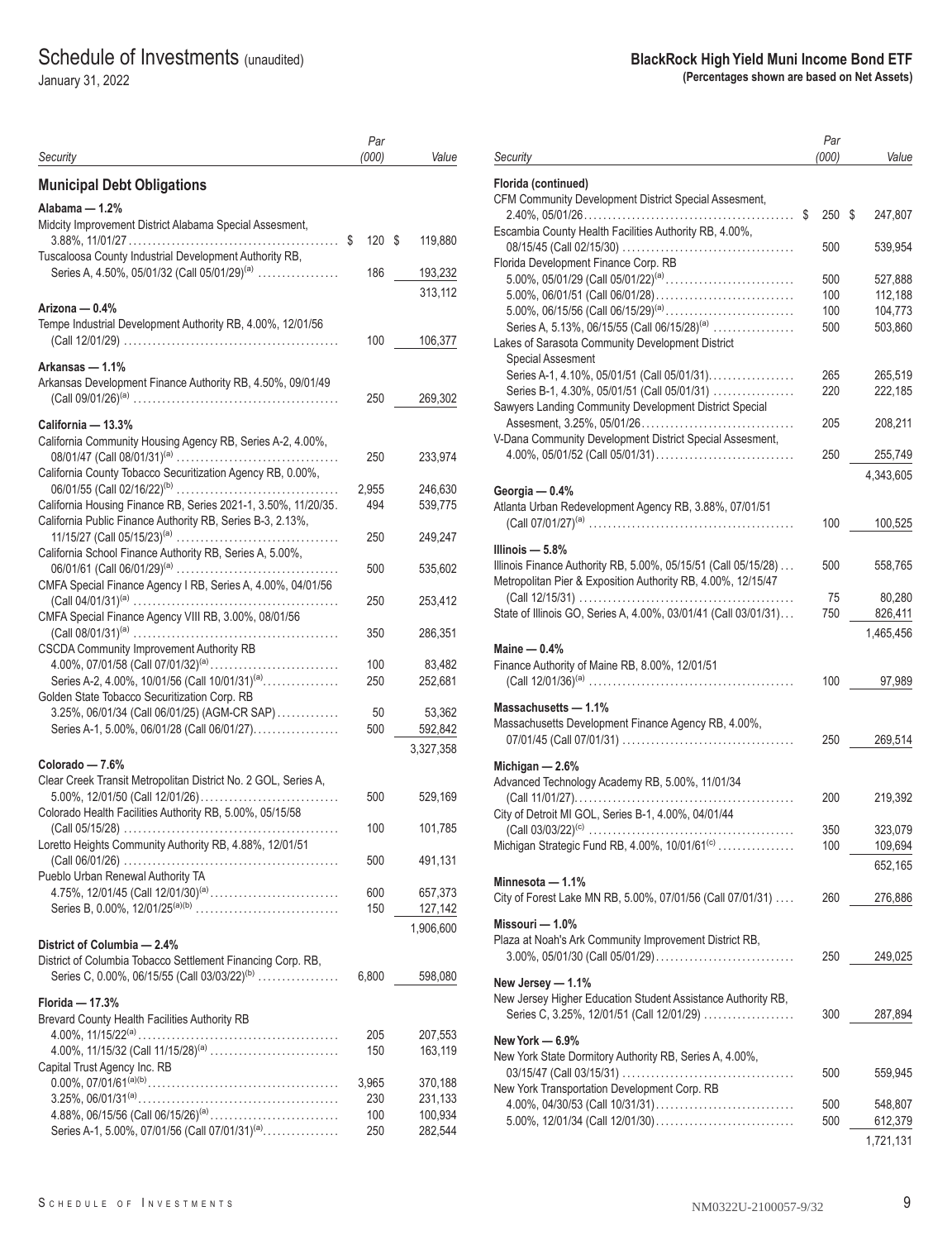### Schedule of Investments (unaudited) (continued)

January 31, 2022

|                                                                                                               | Par          |           |
|---------------------------------------------------------------------------------------------------------------|--------------|-----------|
| Security                                                                                                      | (000)        | Value     |
| Ohio $-3.0%$                                                                                                  |              |           |
| Buckeye Tobacco Settlement Financing Authority RB, Series B2,                                                 |              |           |
| 5.00%, 06/01/55 (Call 06/01/30)                                                                               | 150 \$<br>\$ | 164,306   |
| Cleveland-Cuyahoga County Port Authority TA, 4.50%, 12/01/55                                                  | 100          | 103,188   |
| Port of Greater Cincinnati Development Authority RB                                                           |              |           |
|                                                                                                               | 240          | 237,600   |
|                                                                                                               | 260          | 256,100   |
|                                                                                                               |              | 761,194   |
| Oklahoma - 1.5%                                                                                               |              |           |
| Oklahoma Development Finance Authority RB, Series A-2,                                                        | 250          | 290,339   |
| Tulsa Authority for Economic Opportunity TA, 4.38%, 12/01/41                                                  |              |           |
|                                                                                                               | 100          | 94,678    |
|                                                                                                               |              | 385,017   |
| Pennsylvania - 1.7%                                                                                           |              |           |
| Berks County Municipal Authority (The) RB, 5.00%, 10/01/39                                                    |              |           |
|                                                                                                               | 390          | 422,130   |
| Puerto Rico - 4.7%                                                                                            |              |           |
| Children's Trust Fund RB, Series A, 0.00%, 05/15/57                                                           |              |           |
| Puerto Rico Commonwealth Aqueduct & Sewer Authority RB,                                                       | 1,485        | 95,227    |
| Series A, 5.00%, 07/01/47 (Call 07/01/30) <sup>(a)</sup>                                                      | 250          | 289,371   |
| Puerto Rico Sales Tax Financing Corp. Sales Tax Revenue RB                                                    |              |           |
| Series A1, 0.00%, 07/01/51 (Call 07/01/28) <sup>(b)</sup>                                                     | 1,000        | 233,283   |
| Series A-2, 4.78%, 07/01/58 (Call 07/01/28)                                                                   | 500          | 549,020   |
| South Carolina - 0.9%                                                                                         |              | 1,166,901 |
| City of Hardeeville SC Special Assesment, 4.00%, 05/01/52                                                     |              |           |
|                                                                                                               | 250          | 236,282   |
| Tennessee - 3.7%                                                                                              |              |           |
| Memphis-Shelby County Airport Authority RB, Series A, 5.00%,                                                  |              |           |
|                                                                                                               | 500          | 601,235   |
| Metropolitan Government Nashville & Davidson County Health &                                                  |              |           |
| Educational Facs Bd RB, 5.25%, 10/01/58 (Call 10/01/29)                                                       | 250          | 285,751   |
| Metropolitan Government Nashville & Davidson County<br>Industrial Development Board Special Assesment, 0.00%, |              |           |
|                                                                                                               | 100          | 38,361    |
|                                                                                                               |              | 925,347   |
| Texas $-2.7%$                                                                                                 |              |           |
| Angelina & Neches River Authority RB, Series A, 7.50%,                                                        |              |           |
|                                                                                                               | 100          | 96,071    |
| Arlington Higher Education Finance Corp. RB, 5.00%, 06/15/51                                                  | 250          | 258,275   |
| New Hope Higher Education Finance Corp. RB, Series A,                                                         |              |           |
|                                                                                                               | 250          | 243,238   |
| Port Beaumont Navigation District RB, 2.75%, 01/01/36                                                         |              |           |
|                                                                                                               | 100          | 91,500    |
|                                                                                                               |              | 689,084   |

### **BlackRock High Yield Muni Income Bond ETF**

**(Percentages shown are based on Net Assets)**

|                                                                                                                                                                                                                                               | Par/<br>Shares  |                             |
|-----------------------------------------------------------------------------------------------------------------------------------------------------------------------------------------------------------------------------------------------|-----------------|-----------------------------|
| Security                                                                                                                                                                                                                                      | (000)           | Value                       |
| Utah - 1.4%<br>Utah Charter School Finance Authority RB, Series A, 5.00%,                                                                                                                                                                     | \$              | 315 \$<br>339,252           |
| Vermont - 0.4%<br>East Central Vermont Telecommunications District RB, 4.50%,                                                                                                                                                                 | 100             | 97,280                      |
| Virginia — 0.7%<br>Tobacco Settlement Financing Corp./VA RB, Series B1, 5.00%,                                                                                                                                                                | 175             | 176,287                     |
| Washington — 2.1%<br><b>Washington State Convention Center Public Facilities</b><br><b>District RB</b>                                                                                                                                        |                 |                             |
| 3.00%, 07/01/58 (Call 07/01/31)                                                                                                                                                                                                               | 275<br>250      | 253,052<br>279,715          |
| Wisconsin $-2.3%$                                                                                                                                                                                                                             |                 | 532,767                     |
| Public Finance Authority RB<br>5.25%, 12/01/51 (Call 12/01/31) <sup>(a)</sup><br>Series A, 5.00%, 06/15/55 (Call 06/15/28) <sup>(a)</sup>                                                                                                     | 25<br>65<br>500 | 24,390<br>56,622<br>501,174 |
|                                                                                                                                                                                                                                               |                 | 582,186                     |
| Total Municipal Debt Obligations - 88.8%                                                                                                                                                                                                      |                 | 22,298,746                  |
| <b>Short-Term Investments</b>                                                                                                                                                                                                                 |                 |                             |
| Money Market Funds - 11.3%                                                                                                                                                                                                                    |                 | 2,825,787                   |
| Total Short-Term Investments - 11.3%                                                                                                                                                                                                          |                 | 2,825,787                   |
| Total Investments in Securities - 100.1%                                                                                                                                                                                                      |                 | 25, 124, 533                |
|                                                                                                                                                                                                                                               |                 | (14, 891)                   |
|                                                                                                                                                                                                                                               |                 | \$25,109,642                |
| (a)<br>Security exempt from registration pursuant to Rule 144A under the Securities Act of<br>1933, as amended. These securities may be resold in transactions exempt from<br>registration to qualified institutional investors.<br>(b)       |                 |                             |
| Zero-coupon bond.<br>(c)<br>Variable rate security. Rate as of period end and maturity is the date the principal owed<br>can be recovered through demand.<br>(d)<br>Affiliate of the Fund.<br>(e)<br>Annualized 7-day yield as of period end. |                 |                             |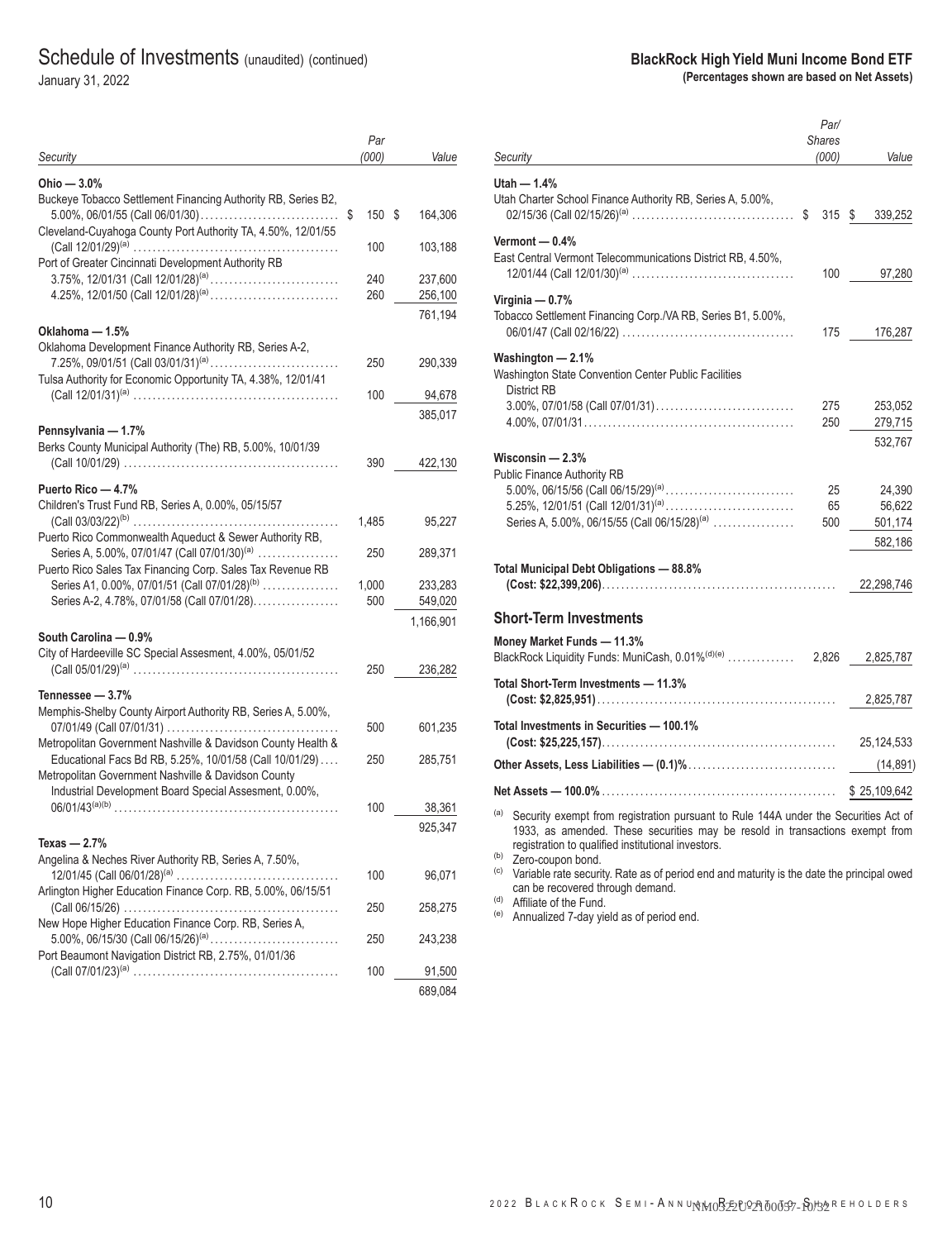January 31, 2022

#### **Affiliates**

Investments in issuers considered to be affiliate(s) of the Fund during the period ended January 31, 2022 for purposes of Section 2(a)(3) of the Investment Company Act of 1940, as amended, were as follows:

|                                                                             |          |           |            |                       | Change in             |                     | <b>Shares</b>   |        |                         |
|-----------------------------------------------------------------------------|----------|-----------|------------|-----------------------|-----------------------|---------------------|-----------------|--------|-------------------------|
|                                                                             |          |           |            |                       | Unrealized            |                     | Held at         |        | Capital Gain            |
|                                                                             | Value at | Purchases |            | Proceeds Net Realized | Appreciation          | Value at            | <i>01/31/22</i> |        | Distributions from      |
| Affiliated Issuer                                                           | 07/31/21 | at Cost   | from Sales | Gain (Loss)           | <i>(Depreciation)</i> | 01/31/22            | (000)           | Income | <b>Underlying Funds</b> |
| BlackRock Liquidity Funds: MuniCash \$306,642 \$2,519,370 <sup>(a)</sup> \$ |          |           |            | (61)                  |                       | $(164)$ \$2,825,787 | $2.826$ \$      | 109 \$ |                         |

(a) Represents net amount purchased (sold).

#### **Fair Value Hierarchy as of Period End**

Various inputs are used in determining the fair value of financial instruments. For a description of the input levels and information about the Fund's policy regarding valuation of financial instruments, refer to the Notes to Financial Statements.

The following table summarizes the Fund's financial instruments categorized in the fair value hierarchy. The breakdown of the Fund's financial instruments into major categories is disclosed in the Schedule of Investments above.

|             | Level     | l evel 2     | Level 3 | Total                |
|-------------|-----------|--------------|---------|----------------------|
| Investments |           |              |         |                      |
| Assets      | 1,825,787 | \$22,298,746 |         | 298 746<br>2,825,787 |
|             | 2.825.78  | \$22.298.746 |         | \$25.124.533         |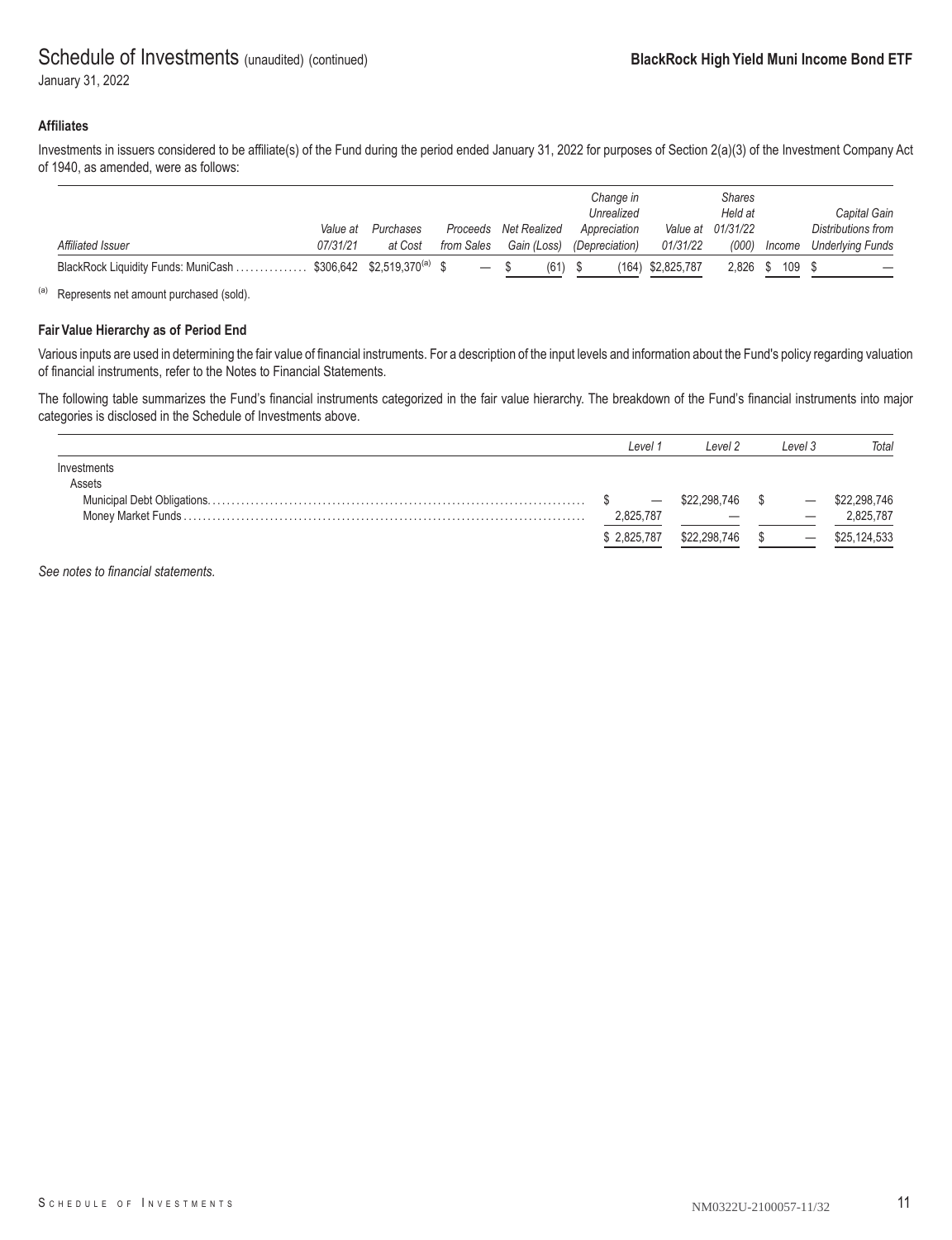### Schedule of Investments (unaudited)

January 31, 2022

| Security                                                                                                                                                                    | Par<br>(000) | Value     |
|-----------------------------------------------------------------------------------------------------------------------------------------------------------------------------|--------------|-----------|
| <b>Municipal Debt Obligations</b>                                                                                                                                           |              |           |
| Alabama - 2.7%                                                                                                                                                              |              |           |
| Black Belt Energy Gas District RB, 4.00%, 10/01/52                                                                                                                          | $$250$ \$    | 274,199   |
| Lower Alabama Gas District (The) RB, VRDN,4.00%, 12/01/50                                                                                                                   | 250          | 269,905   |
| Tuscaloosa County Industrial Development Authority RB,<br>Series A, 4.50%, 05/01/32 (Call 05/01/29) <sup>(c)</sup>                                                          | 116          | 120,770   |
|                                                                                                                                                                             |              | 664,874   |
| Arizona - 1.5%<br>Arizona Health Facilities Authority RB, Class B, 0.31%, 01/01/46                                                                                          |              |           |
|                                                                                                                                                                             | 100          | 100,117   |
| Coconino County Pollution Control Corp. RB, VRDN, 1.88%,                                                                                                                    | 260          | 262,518   |
|                                                                                                                                                                             |              | 362,635   |
| California — 4.2%                                                                                                                                                           |              |           |
| Bay Area Toll Authority RB, Series E, VRDN, 0.47%, 04/01/56                                                                                                                 |              |           |
|                                                                                                                                                                             | 250          | 244,966   |
| California Housing Finance RB, Series 2021-1, 3.50%, 11/20/35                                                                                                               | 247          | 269,888   |
| California Infrastructure & Economic Development Bank RB,<br>Class D, 0.41%, 08/01/47 (Put 08/01/23) <sup>(a)</sup><br>Folsom Ranch Financing Authority ST, 4.00%, 09/01/33 | 100          | 98,849    |
| Long Beach Bond Finance Authority RB, Class A, 5.00%,                                                                                                                       | 215          | 233,399   |
|                                                                                                                                                                             | 160          | 207,011   |
|                                                                                                                                                                             |              | 1,054,113 |
| Colorado - 5.0%                                                                                                                                                             |              |           |
| Colorado Health Facilities Authority RB, Series B-2, 2.63%,                                                                                                                 |              |           |
| E-470 Public Highway Authority RB, 0.38%, 09/01/39                                                                                                                          | 150          | 147,114   |
| Pueblo Urban Renewal Authority TA, Series B, 0.00%,                                                                                                                         | 500          | 494,899   |
| Regional Transportation District RB, Class A, 4.00%, 07/15/35                                                                                                               | 250          | 211,903   |
|                                                                                                                                                                             | 350          | 396,882   |
|                                                                                                                                                                             |              | 1,250,798 |
| Delaware - 2.0%<br>Delaware State Economic Development Authority RB, Class B,                                                                                               |              |           |
| VRDN, 1.25%, 10/01/40 (Put 10/01/25) <sup>(a)(b)</sup>                                                                                                                      | 500          | 494,488   |
|                                                                                                                                                                             |              |           |
| Florida - 10.7%<br>Brevard County Health Facilities Authority RB, 4.00%, 11/15/22 <sup>(c)</sup> .                                                                          | 200          | 202,491   |
| Capital Trust Agency Inc. RB, Class A-1, 3.38%, 07/01/31(c)                                                                                                                 | 250          | 262,406   |
| County of Broward FL Airport System Revenue RB, 5.00%,                                                                                                                      |              |           |
|                                                                                                                                                                             | 185          | 218,273   |
| Florida Gulf Coast University Financing Corp. RB, 5.00%,<br>.                                                                                                               | 250          | 272,382   |
| Lakes of Sarasota Community Development District RB                                                                                                                         | 125          | 124,136   |
|                                                                                                                                                                             | 100          | 99,309    |
| Mid-Bay Bridge Authority RB, Series A, 5.00%, 10/01/22<br>Orlando Utilities Commission RB                                                                                   | 250          | 257,386   |
| Series B, VRDN, 0.05%, 10/01/39 (Put 01/31/22) <sup>(a)(b)</sup>                                                                                                            | 500          | 500,000   |
| Series B, VRDN, 1.25%, 10/01/46 (Put 04/01/28) <sup>(a)(b)</sup><br>Sawyers Landing Community Development District Special                                                  | 250          | 244,992   |
|                                                                                                                                                                             | 195          | 198,055   |
| Tohoqua Community Development District RB, 2.38%, 05/01/26                                                                                                                  | 280          | 277,944   |
|                                                                                                                                                                             |              | 2,657,374 |

#### **BlackRock Intermediate Muni Income Bond ETF**

**(Percentages shown are based on Net Assets)**

|                                                                                                                   | Par        |                    |
|-------------------------------------------------------------------------------------------------------------------|------------|--------------------|
| Security                                                                                                          | (000)      | Value              |
| Guam — 1.2%                                                                                                       |            |                    |
| Territory of Guam RB, 5.00%, 11/01/35 (Call 05/01/31) \$ 250                                                      |            | \$<br>305,631      |
| Illinois — 5.0%                                                                                                   |            |                    |
| Chicago O'Hare International Airport RB, Series D, 5.00%,                                                         |            |                    |
|                                                                                                                   | 160        | 185,056            |
| City of Chicago IL GO, 5.00%, 01/01/27 (Call 01/01/26)<br>Illinois Finance Authority RB, Class B, 0.76%, 05/01/42 | 130        | 145,278            |
|                                                                                                                   | 500        | 491,049            |
| State of Illinois GO                                                                                              |            |                    |
| Class A, 5.00%, 03/01/32 (Call 03/01/31)                                                                          | 250        | 300,604            |
|                                                                                                                   | 110        | 130,483            |
|                                                                                                                   |            | 1,252,470          |
| Indiana — 2.2%                                                                                                    |            |                    |
| County of Warrick IN RB, VRDN, 0.88%, 09/01/55 <sup>(a)(b)</sup>                                                  | 300        | 297,438            |
| Indiana Finance Authority RB                                                                                      |            |                    |
|                                                                                                                   | 125        | 134,785            |
| Class B, 0.36%, 03/01/39 (Put 03/01/26) <sup>(a)</sup>                                                            | 110        | 108,336            |
|                                                                                                                   |            | 540,559            |
| lowa - 1.8%                                                                                                       |            |                    |
| lowa Finance Authority RB                                                                                         |            |                    |
| 5.00%, 05/15/48 (Call 05/15/27)<br>VRDN, 1.50%, 01/01/42 (Put 10/01/22) <sup>(a)(b)</sup>                         | 170<br>250 | 184,619<br>250,634 |
|                                                                                                                   |            |                    |
| Kentucky — 0.5%                                                                                                   |            | 435,253            |
| Louisville/Jefferson County Metropolitan Government RB,                                                           |            |                    |
|                                                                                                                   | 125        | 126,295            |
|                                                                                                                   |            |                    |
| Louisiana — 3.2%                                                                                                  |            |                    |
| Louisiana Local Government Environmental Facilities &<br>Community Development Authority RB, Class A, 2.00%,      |            |                    |
|                                                                                                                   | 250        | 247,469            |
| Louisiana Offshore Terminal Authority RB, Class B, VRDN, 0.08%,                                                   |            |                    |
|                                                                                                                   | 300        | 300,000            |
| Parish of St Charles LA RB, VRDN, 4.00%, 12/01/40 <sup>(a)(b)</sup>                                               | 250        | 252,547            |
|                                                                                                                   |            | 800.016            |
| Maryland - 0.4%                                                                                                   |            |                    |
| Maryland Economic Development Corp. RB, VRDN, 0.06%,                                                              |            |                    |
|                                                                                                                   | 100        | 100,000            |
| Massachusetts - 1.1%                                                                                              |            |                    |
| Massachusetts Development Finance Agency RB, 5.00%,                                                               |            |                    |
|                                                                                                                   | 260        | 282,319            |
|                                                                                                                   |            |                    |
| Michigan $-2.0%$                                                                                                  |            |                    |
| Advanced Technology Academy RB, 5.00%, 11/01/34                                                                   | 200        | 219,392            |
| Michigan Finance Authority RB, 4.00%, 09/01/30                                                                    | 250        | 287,617            |
|                                                                                                                   |            | 507,009            |
| Minnesota — 2.8%                                                                                                  |            |                    |
| City of Minneapolis MN RB                                                                                         |            |                    |
| Class C, VRDN, 0.10%, 11/15/48 (Put 01/31/22) <sup>(a)(b)</sup>                                                   | 200        | 200,000            |
| Series B, VRDN, 0.06%, 12/01/27 (Put 02/01/22) <sup>(a)(b)</sup>                                                  | 500        | 500,000            |
|                                                                                                                   |            | 700,000            |
| Nevada - 1.6%                                                                                                     |            |                    |
| County of Clark Department of Aviation RB, 5.00%, 07/01/22                                                        | 400        | 407,398            |
| New Hampshire - 2.0%                                                                                              |            |                    |
| New Hampshire Business Finance Authority RB, Class A, 0.44%,                                                      |            |                    |
|                                                                                                                   | 500        | 497,552            |
|                                                                                                                   |            |                    |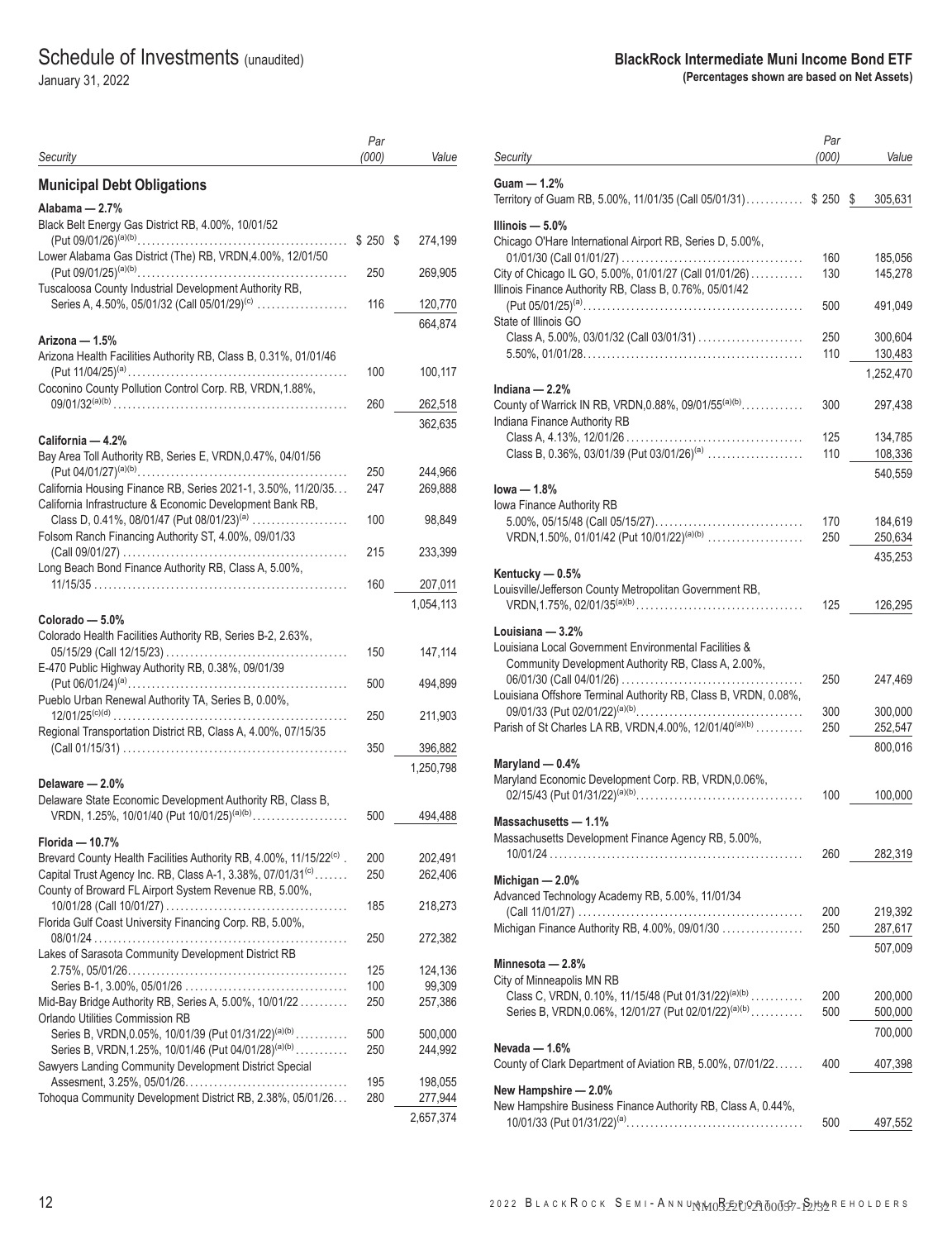### Schedule of Investments (unaudited) (continued)

January 31, 2022

| Security                                                                                                   | Par<br>(000) | Value         |
|------------------------------------------------------------------------------------------------------------|--------------|---------------|
|                                                                                                            |              |               |
| New Jersey - 5.7%                                                                                          |              |               |
| Atlantic City Board of Education GO                                                                        |              |               |
| 4.00%, 04/01/32 (Call 04/01/29) (AGM SCH BD RES FD)<br>4.00%, 04/01/33 (Call 04/01/29) (AGM SCH BD RES FD) | \$175        | \$<br>193.675 |
|                                                                                                            | 175          | 192,945       |
| 4.00%, 04/01/34 (Call 04/01/29) (AGM SCH BD RES FD)                                                        | 150          | 164,790       |
| New Jersey Economic Development Authority RB, Series MMM,<br>5.00%, 06/15/34 (Call 12/15/29)               |              |               |
| New Jersey Higher Education Student Assistance Authority RB,                                               | 500          | 596,021       |
|                                                                                                            |              |               |
|                                                                                                            | 250          | 268,232       |
|                                                                                                            |              | 1,415,663     |
| New York - 11.2%                                                                                           |              |               |
| Hempstead Town Local Development Corp. RB, 5.00%, 06/01/32                                                 |              |               |
|                                                                                                            | 250          | 313,797       |
| Metropolitan Transportation Authority RB                                                                   |              |               |
|                                                                                                            | 500          | 492,355       |
|                                                                                                            | 200          | 206,450       |
|                                                                                                            | 250          | 258,062       |
| New York City Housing Development Corp. RB, 1.95%, 11/01/32                                                |              |               |
|                                                                                                            | 450          | 435,912       |
| New York Liberty Development Corp. RB, Class A, 2.50%,                                                     |              |               |
|                                                                                                            | 250          | 243,268       |
| New York Transportation Development Corp. RB                                                               |              |               |
|                                                                                                            | 250          | 282,065       |
|                                                                                                            | 250          | 297,887       |
|                                                                                                            | 205          | 248,316       |
|                                                                                                            |              | 2,778,112     |
| North Carolina - 2.2%                                                                                      |              |               |
| North Carolina State Education Assistance Authority RB, 5.00%,                                             |              |               |
|                                                                                                            | 460          | 548,041       |
| North Dakota - 1.8%                                                                                        |              |               |
| North Dakota Housing Finance Agency RB, VRDN, 0.06%,                                                       |              |               |
|                                                                                                            | 435          | 435,000       |
|                                                                                                            |              |               |
| Ohio $-6.6%$                                                                                               |              |               |
| Allen County Port Authority RB, Class A, 4.00%, 12/01/31                                                   |              |               |
| .                                                                                                          | 250          | 279,478       |
| American Municipal Power Inc. RB, Class A-2, VRDN, 1.00%,                                                  |              |               |
|                                                                                                            | 500          | 498,945       |
| Cleveland-Cuyahoga County Port Authority RB, 5.00%, 07/01/30                                               | 350          | 437,713       |
| Ohio Higher Educational Facility Commission RB, Series B,                                                  |              |               |
|                                                                                                            | 165          | 164,807       |
| Port of Greater Cincinnati Development Authority RB, 3.75%,                                                |              |               |
|                                                                                                            | 250          | 247,500       |
|                                                                                                            |              | 1,628,443     |
| Oregon $-2.7%$                                                                                             |              |               |
| Oregon State Facilities Authority RB, Series B, VRDN, 0.11%,                                               |              |               |
|                                                                                                            | 100          | 100,000       |
| Port of Morrow OR GOL, Series D, 4.00%, 12/01/30                                                           |              |               |
|                                                                                                            | 250          | 283,379       |
| Port of Portland OR Airport Revenue RB, Series 25B, 5.00%,                                                 |              |               |
|                                                                                                            | 245          | 297,150       |
|                                                                                                            |              | 680,529       |
| Pennsylvania - 6.1%                                                                                        |              |               |
| Berks County Municipal Authority (The) RB, 5.00%, 10/01/39                                                 |              |               |
|                                                                                                            | 200          | 216,477       |
| Bethlehem Area School District Authority, Series B, 0.38%,                                                 |              |               |
|                                                                                                            | 500          | 482,339       |
| City of Philadelphia PA Airport Revenue RB, 5.00%, 07/01/31                                                |              |               |
|                                                                                                            | 465          | 570,513       |
|                                                                                                            |              |               |

#### **BlackRock Intermediate Muni Income Bond ETF**

**(Percentages shown are based on Net Assets)**

| Security                                                                                                                                                                                       | Par/<br>Shares<br>(000) | Value         |
|------------------------------------------------------------------------------------------------------------------------------------------------------------------------------------------------|-------------------------|---------------|
| Pennsylvania (continued)                                                                                                                                                                       |                         |               |
| East Hempfield Township Industrial Development Authority RB,                                                                                                                                   |                         |               |
| 5.00%, 12/01/29 (Call 12/01/25)                                                                                                                                                                | \$125                   | 140,201<br>\$ |
| Latrobe Industrial Development Authority RB, 5.00%, 03/01/24                                                                                                                                   | 100                     | 105,708       |
|                                                                                                                                                                                                |                         | 1,515,238     |
| South Carolina - 1.9%                                                                                                                                                                          |                         |               |
| City of Hardeeville SC, 3.00%, 05/01/27 <sup>(c)</sup><br>South Carolina Jobs-Economic Development Authority RB, 5.00%,                                                                        | 250                     | 247,570       |
|                                                                                                                                                                                                | 210                     | 230,791       |
|                                                                                                                                                                                                |                         | 478.361       |
| South Dakota - 0.7%                                                                                                                                                                            |                         |               |
| South Dakota Health & Educational Facilities Authority RB, 5.00%,                                                                                                                              |                         |               |
|                                                                                                                                                                                                | 165                     | 185,153       |
| Texas $-7.5%$                                                                                                                                                                                  |                         |               |
| Arlington Higher Education Finance Corp. RB, 4.00%, 06/15/31                                                                                                                                   |                         |               |
|                                                                                                                                                                                                | 100                     | 101,655       |
| Central Texas Regional Mobility Authority RB, 5.00%, 01/01/27                                                                                                                                  |                         |               |
|                                                                                                                                                                                                | 500                     | 568,799       |
| City of Austin TX Airport System Revenue RB, 5.00%, 11/15/27                                                                                                                                   | 205                     | 239,504       |
| Houston Higher Education Finance Corp. RB                                                                                                                                                      |                         |               |
| 1.75%, 10/01/24 (Call 03/03/22)                                                                                                                                                                | 115                     | 113.850       |
| 2.00%, 10/01/25 (Call 03/03/22)                                                                                                                                                                | 75                      | 74,343        |
| New Hope Cultural Education Facilities Finance Corp. RB,                                                                                                                                       |                         |               |
|                                                                                                                                                                                                | 280                     | 303,066       |
| New Hope Higher Education Finance Corp. RB, Series A, 5.00%,                                                                                                                                   | 250                     | 243,238       |
| Tarrant County Cultural Education Facilities Finance Corp. RB,                                                                                                                                 |                         |               |
|                                                                                                                                                                                                | 200                     | 216,173       |
|                                                                                                                                                                                                |                         | 1,860,628     |
| Virginia — 0.5%                                                                                                                                                                                |                         |               |
| Virginia Beach Development Authority RB, 5.00%, 09/01/30                                                                                                                                       |                         |               |
|                                                                                                                                                                                                | 105                     | 118,844       |
| Washington — 2.3%                                                                                                                                                                              |                         |               |
| County of King WA Sewer Revenue RB, Class A, 0.29%, 01/01/40                                                                                                                                   |                         |               |
|                                                                                                                                                                                                | 300                     | 294,805       |
| Washington State Convention Center Public Facilities District RB,                                                                                                                              | 250                     | 279,715       |
|                                                                                                                                                                                                |                         | 574,520       |
|                                                                                                                                                                                                |                         |               |
| Total Municipal Debt Obligations - 99.1%                                                                                                                                                       |                         |               |
|                                                                                                                                                                                                |                         | 24,657,316    |
| <b>Short-Term Investments</b>                                                                                                                                                                  |                         |               |
| Money Market Funds - 0.4%                                                                                                                                                                      |                         |               |
|                                                                                                                                                                                                |                         | 87,565        |
| Total Short-Term Investments - 0.4%                                                                                                                                                            |                         |               |
|                                                                                                                                                                                                |                         | 87,565        |
| Total Investments in Securities - 99.5%                                                                                                                                                        |                         |               |
|                                                                                                                                                                                                |                         | 24,744,881    |
|                                                                                                                                                                                                |                         | 135,973       |
|                                                                                                                                                                                                |                         | \$24,880,854  |
| (a)<br>Variable rate security. Interest rate resets periodically. The rate shown is the effective<br>interest rate as of period end. Security description also includes the reference rate and |                         |               |

spread if published and available.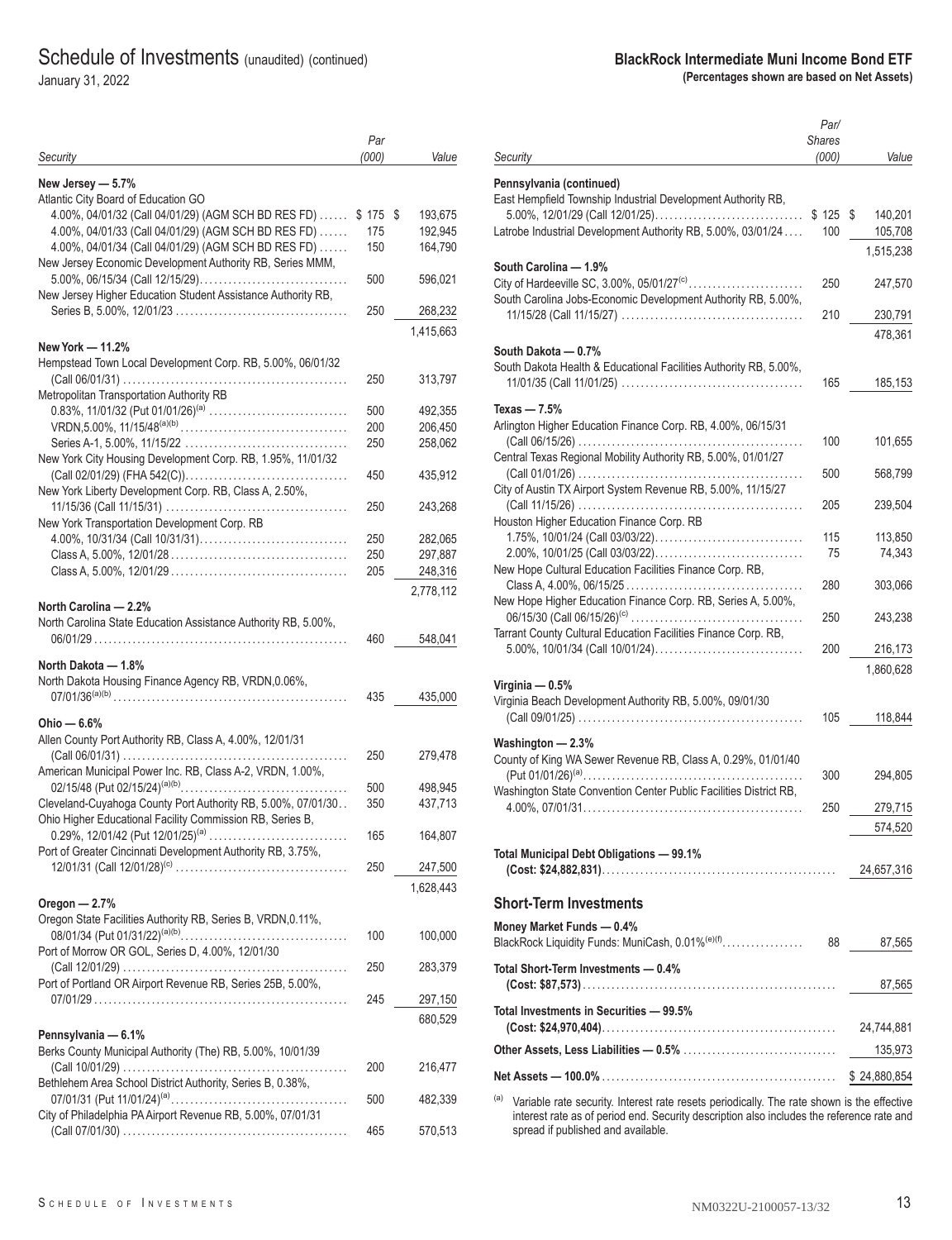- (b) Variable rate security. Rate as of period end and maturity is the date the principal owed can be recovered through demand.
- (c) Security exempt from registration pursuant to Rule 144A under the Securities Act of 1933, as amended. These securities may be resold in transactions exempt from registration to qualified institutional investors.
- (d) Zero-coupon bond.
- (e) Affiliate of the Fund.
- (f) Annualized 7-day yield as of period end.

#### **Affiliates**

Investments in issuers considered to be affiliate(s) of the Fund during the period ended January 31, 2022 for purposes of Section 2(a)(3) of the Investment Company Act of 1940, as amended, were as follows:

|                                                  |          |                          |                     |              | Change in      |                | <b>Shares</b> |        |                         |
|--------------------------------------------------|----------|--------------------------|---------------------|--------------|----------------|----------------|---------------|--------|-------------------------|
|                                                  |          |                          |                     |              | Unrealized     |                | Held at       |        | Capital Gain            |
|                                                  | Value at | Purchases                | Proceeds            | Net Realized | Appreciation   | Value at       | 01/31/22      |        | Distributions from      |
| Affiliated Issuer                                | 07/31/21 | at Cost                  | from Sales          | Gain (Loss)  | (Depreciation) | 01/31/22       | (000)         | Income | <b>Underlying Funds</b> |
| BlackRock Liquidity Funds: MuniCash \$285,161 \$ |          | $\overline{\phantom{0}}$ | $$(197.594)^{(a)}$$ |              |                | $(8)$ \$87,565 | 88 \$         |        |                         |

(a) Represents net amount purchased (sold).

#### **Fair Value Hierarchy as of Period End**

Various inputs are used in determining the fair value of financial instruments. For a description of the input levels and information about the Fund's policy regarding valuation of financial instruments, refer to the Notes to Financial Statements.

The following table summarizes the Fund's financial instruments categorized in the fair value hierarchy. The breakdown of the Fund's financial instruments into major categories is disclosed in the Schedule of Investments above.

|            | Level 1 | Level 2      | Level 3 | Total        |
|------------|---------|--------------|---------|--------------|
| าvestments |         |              |         |              |
| Assets     |         |              |         |              |
|            |         | \$24.657.316 |         | 24,657,316   |
|            | 87.565  |              |         | 87.565       |
|            | 87.565  | \$24,657,316 |         | \$24.744.881 |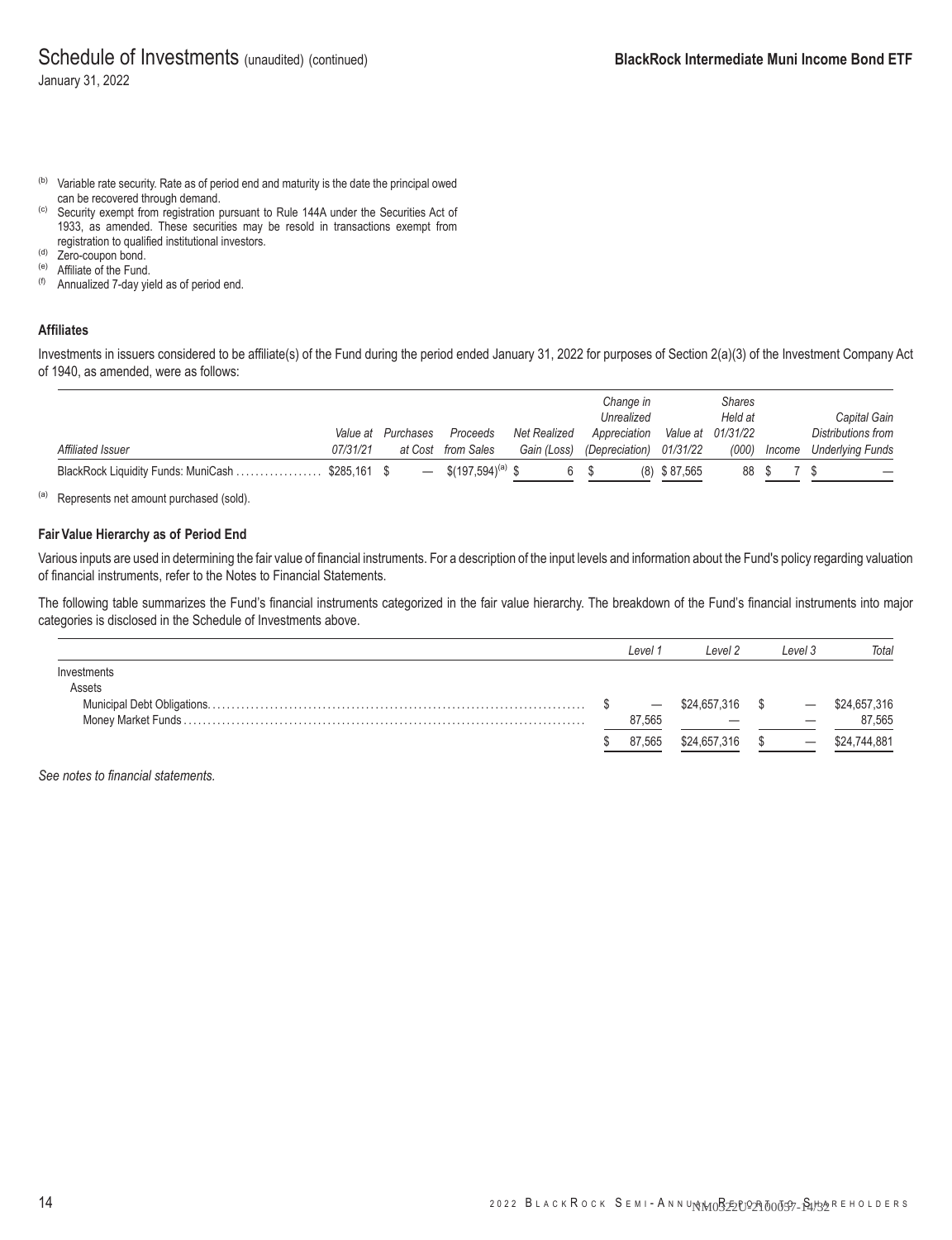### Statements of Assets and Liabilities (unaudited)

January 31, 2022

|                                      | <b>BlackRock</b><br><b>High Yield</b><br>Muni Income<br><b>Bond ETF</b> | <b>BlackRock</b><br>Intermediate<br>Muni Income<br><b>Bond ETF</b> |
|--------------------------------------|-------------------------------------------------------------------------|--------------------------------------------------------------------|
| <b>ASSETS</b>                        |                                                                         |                                                                    |
| Investments in securities, at value: | \$22,298,746<br>2,825,787                                               | \$24.657.316<br>87,565                                             |
| Receivables:                         | 197,712                                                                 | 141,358                                                            |
|                                      | 25,322,245                                                              | 24.886.239                                                         |
| <b>LIABILITIES</b><br>Payables:      |                                                                         |                                                                    |
|                                      | 206,142<br>6,461                                                        | 5,385                                                              |
|                                      | 212,603                                                                 | 5,385                                                              |
|                                      | \$25,109,642                                                            | \$24,880,854                                                       |
| <b>NET ASSETS CONSIST OF:</b>        |                                                                         |                                                                    |
|                                      | \$25,125,000<br>(15, 358)                                               | \$25,075,000<br>(194, 146)                                         |
|                                      | \$25,109,642                                                            | \$24,880,854                                                       |
|                                      | 1,000,000                                                               | 1,000,000                                                          |
|                                      | 25.11<br>\$                                                             | 24.88<br>S.                                                        |
|                                      | Unlimited                                                               | Unlimited                                                          |
|                                      | None                                                                    | None                                                               |
| (a)                                  | \$22,399,206<br>\$2,825,951                                             | \$24.882.831<br>\$<br>87.573                                       |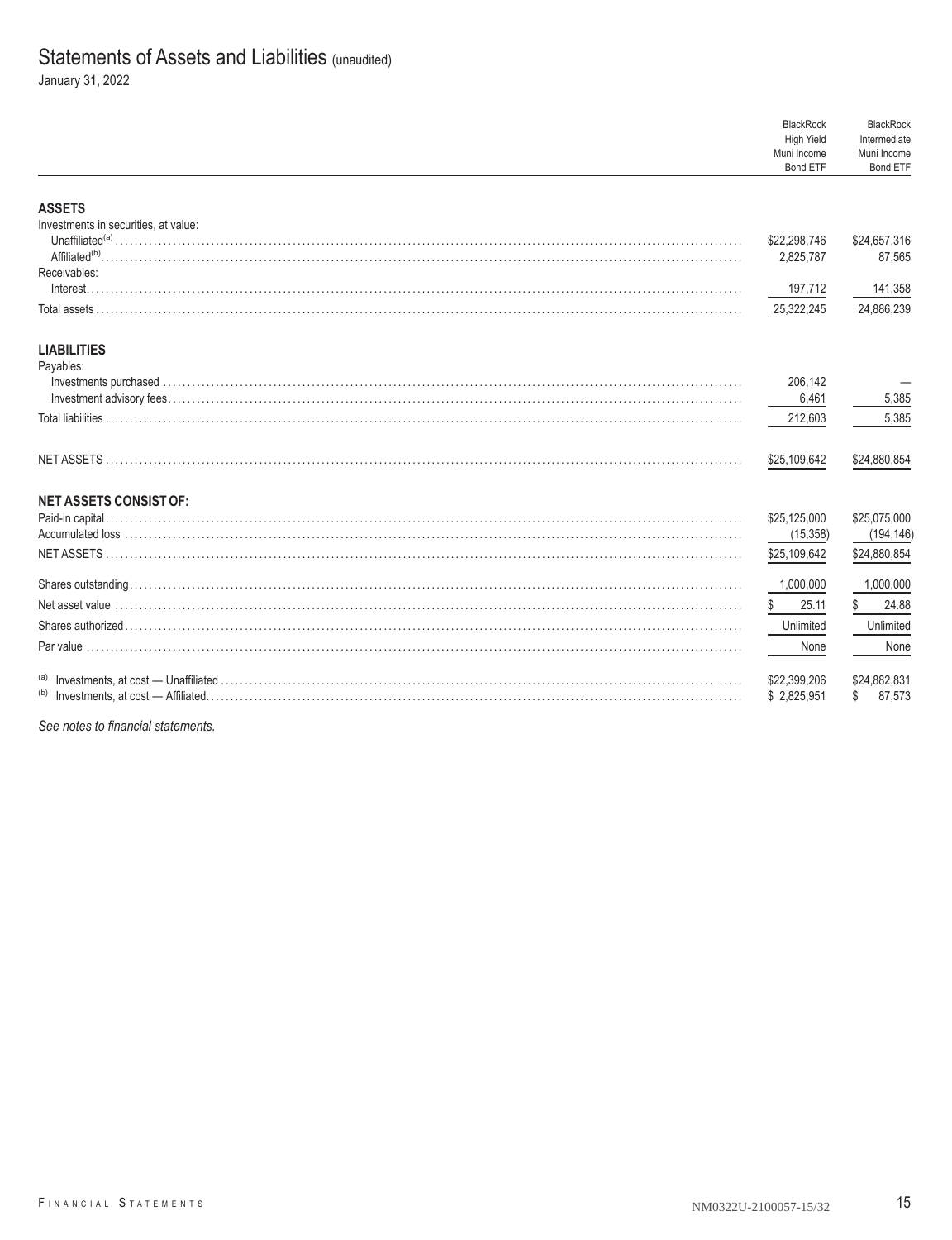### Statements of Operations (unaudited)

Six Months Ended January 31, 2022

|                                                                                                                                                                                                                                                                                                                                                                  | <b>BlackRock</b><br><b>High Yield</b><br>Muni Income<br>Bond ETF | <b>BlackRock</b><br>Intermediate<br>Muni<br>Income<br><b>Bond ETF</b> |
|------------------------------------------------------------------------------------------------------------------------------------------------------------------------------------------------------------------------------------------------------------------------------------------------------------------------------------------------------------------|------------------------------------------------------------------|-----------------------------------------------------------------------|
| <b>INVESTMENT INCOME</b><br>$Interest - Unaffilated$<br>$\overline{\text{Total investment income}}$                                                                                                                                                                                                                                                              | 109<br>433,005<br>433,114                                        | 7<br>S<br>187,195<br>187,202                                          |
| <b>EXPENSES</b>                                                                                                                                                                                                                                                                                                                                                  | 59,430<br>59.430                                                 | 51,417<br>51.417                                                      |
| Less:                                                                                                                                                                                                                                                                                                                                                            | (13, 778)<br>45,652<br>387,462                                   | (12, 971)<br>38,446<br>148.756                                        |
| REALIZED AND UNREALIZED GAIN (LOSS)<br>Net realized gain (loss) from:<br>Net change in unrealized appreciation (depreciation) on:<br>$Investments$ $-$ Unaffiliated $\ldots$ $\ldots$ $\ldots$ $\ldots$ $\ldots$ $\ldots$ $\ldots$ $\ldots$ $\ldots$ $\ldots$ $\ldots$ $\ldots$ $\ldots$ $\ldots$ $\ldots$ $\ldots$ $\ldots$ $\ldots$ $\ldots$ $\ldots$ $\ldots$ | 117,926<br>(61)<br>117,865<br>(1,558,607)                        | 12,727<br>6<br>12,733<br>(787, 764)                                   |
|                                                                                                                                                                                                                                                                                                                                                                  | (164)<br>(1,558,771)<br>(1,440,906)<br>\$(1,053,444)             | (8)<br>(787, 772)<br>(775, 039)<br>\$(626, 283)                       |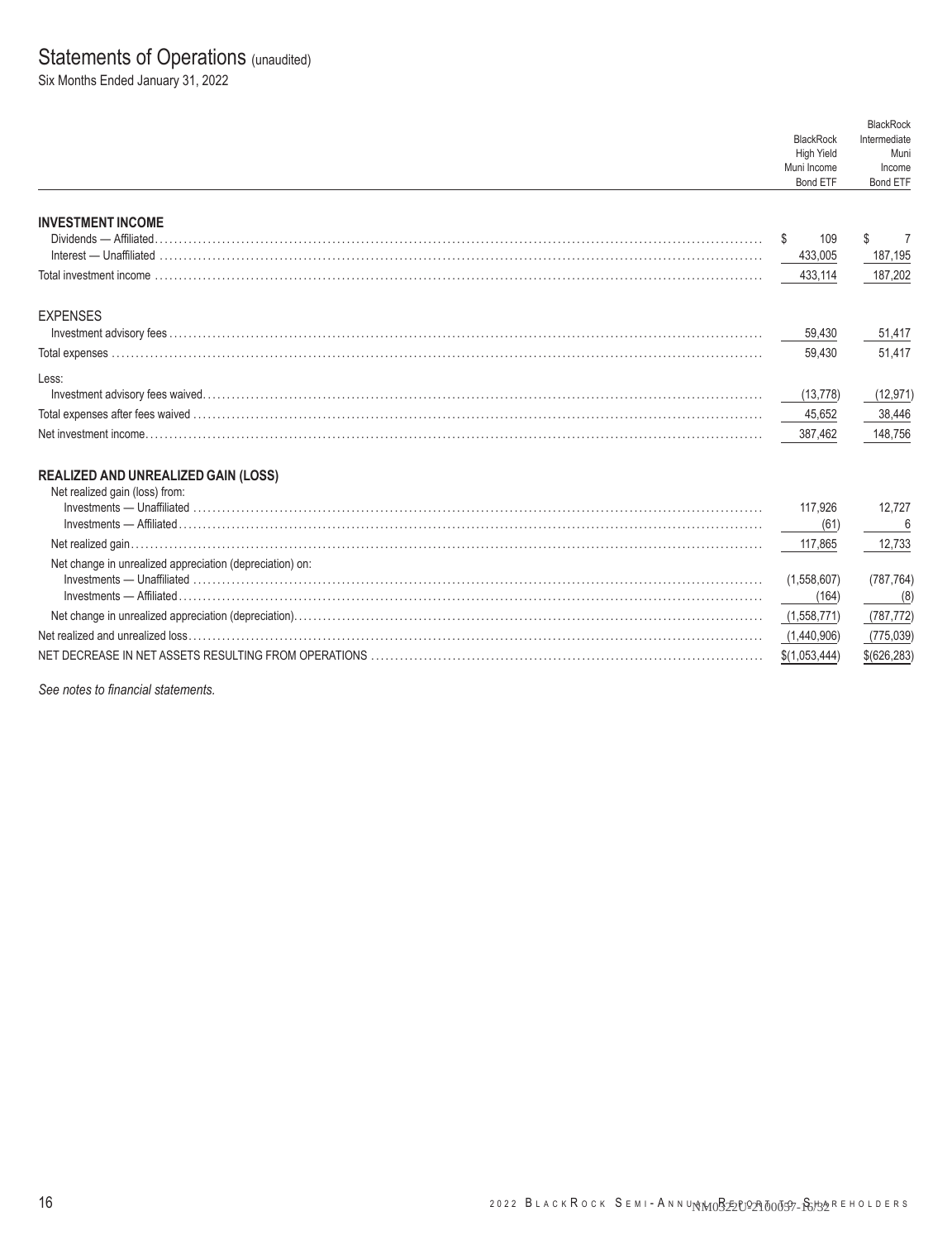## Statements of Changes in Net Assets

|                                              | <b>BlackRock</b><br>High Yield Muni Income Bond ETF |                                                | BlackRock<br>Intermediate Muni Income Bond ETF |                                                |  |
|----------------------------------------------|-----------------------------------------------------|------------------------------------------------|------------------------------------------------|------------------------------------------------|--|
|                                              | Six Months<br>Ended<br>01/31/22<br>(unaudited)      | Period From<br>$03/16/21^{(a)}$<br>to 07/31/21 | Six Months<br>Ended<br>01/31/22<br>(unaudited) | Period From<br>$03/16/21^{(a)}$<br>to 07/31/21 |  |
| <b>INCREASE (DECREASE) IN NET ASSETS</b>     |                                                     |                                                |                                                |                                                |  |
| <b>OPERATIONS</b><br>Net realized gain.      | 387.462<br>117,865<br>(1,558,771)<br>(1,053,444)    | 225,402<br>128,701<br>1,458,147<br>1,812,250   | 148.756<br>12,733<br>(787, 772)<br>(626, 283)  | 94,867<br>67,171<br>562,249<br>724,287         |  |
| DISTRIBUTIONS TO SHAREHOLDERS <sup>(b)</sup> | (639, 734)                                          | (134, 430)                                     | (228, 291)                                     | (63, 859)                                      |  |
| <b>CAPITAL SHARE TRANSACTIONS</b>            |                                                     | 25,125,000                                     |                                                | 25,075,000                                     |  |
| <b>NET ASSETS</b>                            | (1,693,178)<br>26,802,820<br>\$25,109,642           | 26,802,820<br>\$26,802,820                     | (854, 574)<br>25,735,428<br>\$24,880,854       | 25,735,428<br>\$25,735,428                     |  |

(a) Commencement of operations.

(b) Distributions for annual periods determined in accordance with U.S. federal income tax regulations.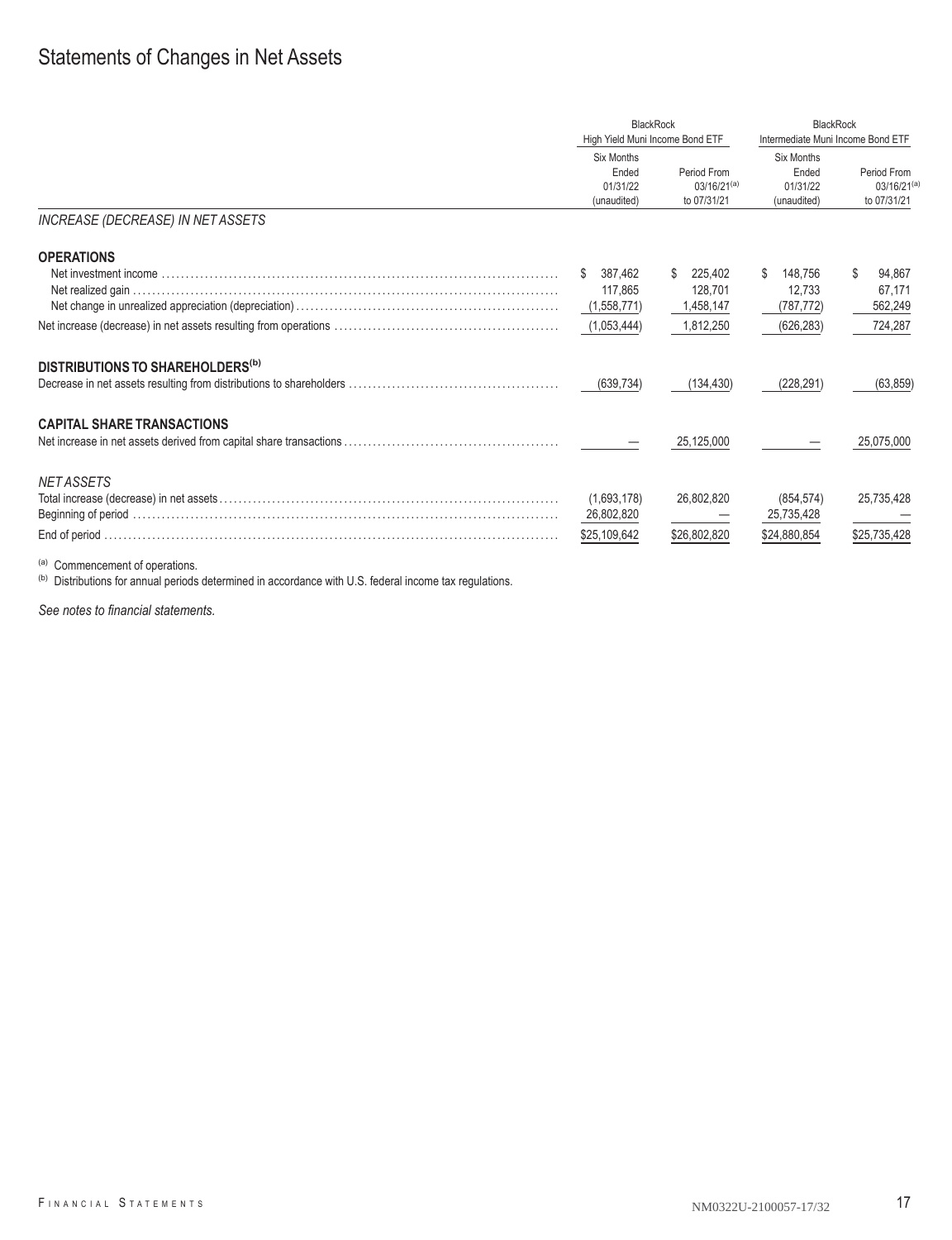### Financial Highlights

(For a share outstanding throughout each period)

|                                                                      | BlackRock High Yield Muni Income Bond ETF                                     |                                                                               |
|----------------------------------------------------------------------|-------------------------------------------------------------------------------|-------------------------------------------------------------------------------|
|                                                                      | <b>Six Months Ended</b><br>01/31/22<br>(unaudited)                            | Period From<br>$03/16/21^{(a)}$<br>to 07/31/21                                |
|                                                                      | \$26.80<br>0.39<br>(1.44)                                                     | \$25.00<br>0.23<br>1.70                                                       |
|                                                                      | (1.05)                                                                        | 1.93                                                                          |
| Distributions <sup>(d)</sup>                                         | (0.41)<br>(0.23)<br>(0.64)<br>\$25.11                                         | (0.13)<br>(0.13)<br>\$26.80                                                   |
| Total Return <sup>(e)</sup>                                          | $(3.99) \%$ <sup>(f)</sup>                                                    | $7.75\%$ <sup>(f)</sup>                                                       |
| Ratios to Average Net Assets <sup>(g)</sup><br>Net investment income | $0.45\%$ <sup>(h)</sup><br>$0.35\%$ <sup>(h)</sup><br>$2.93\%$ <sup>(h)</sup> | $0.45\%$ <sup>(h)</sup><br>$0.32\%$ <sup>(h)</sup><br>$2.31\%$ <sup>(h)</sup> |
| <b>Supplemental Data</b>                                             | \$25,110<br>$10\%$ <sup>(f)</sup>                                             | \$26,803<br>$20\%$ <sup>(f)</sup>                                             |

(a) Commencement of operations.

(b) Based on average shares outstanding.

<sup>(c)</sup> The amounts reported for a share outstanding may not accord with the change in aggregate gains and losses in securities for the fiscal period due to the timing of capital share<br>transactions in relation to the fluctua

 $<sup>(d)</sup>$  Distributions for annual periods determined in accordance with U.S. federal income tax regulations.</sup>

(e) Where applicable, assumes the reinvestment of distributions.

 $<sup>(f)</sup>$  Not annualized.</sup>

(g) Excludes fees and expenses incurred indirectly as a result of investments in underlying funds.

(h) Annualized.

 $(i)$  Portfolio turnover rate excludes in-kind transactions.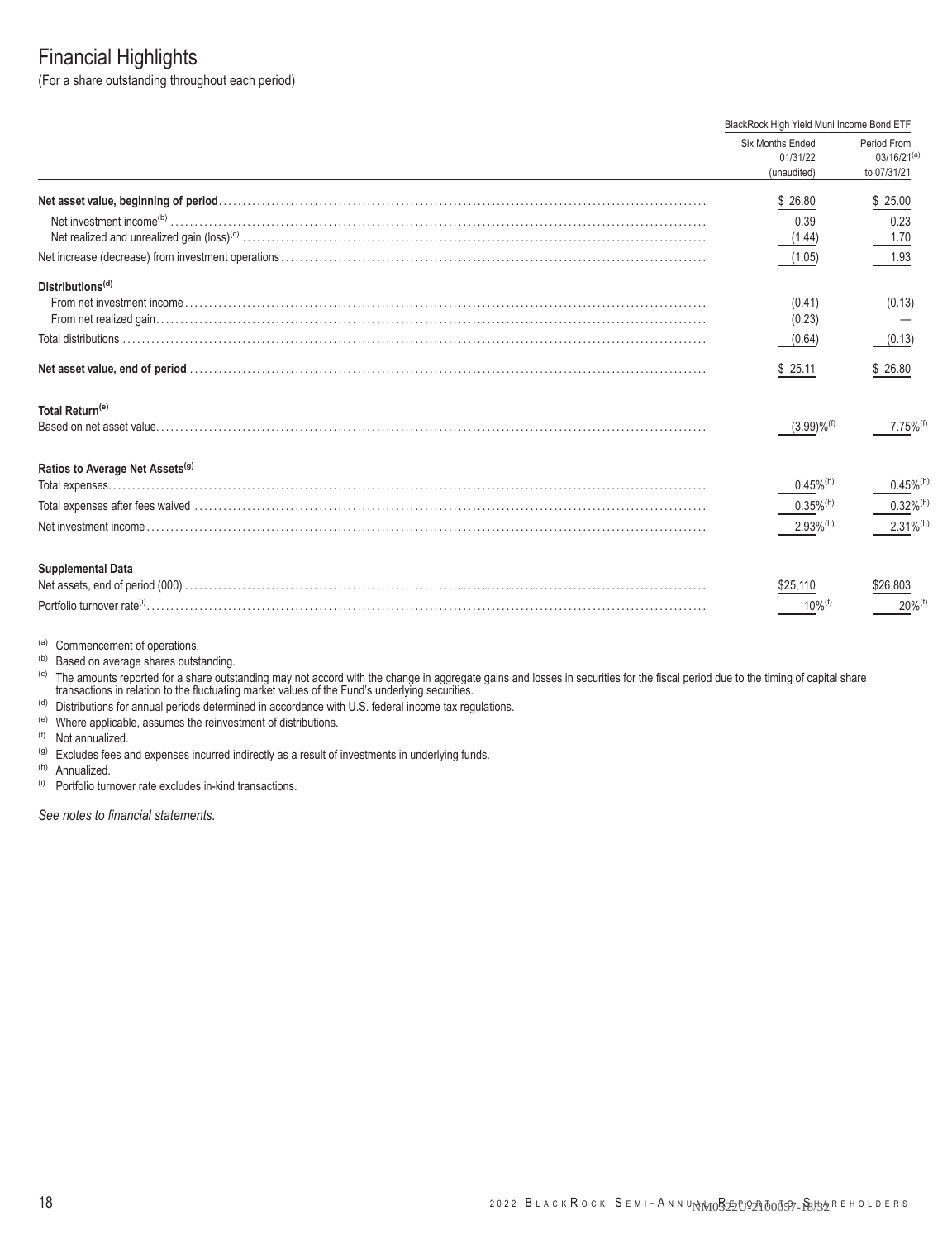### Financial Highlights (continued)

(For a share outstanding throughout each period)

|                                                                      | BlackRock Intermediate Muni Income Bond ETF                                   |                                                                              |
|----------------------------------------------------------------------|-------------------------------------------------------------------------------|------------------------------------------------------------------------------|
|                                                                      | Six Months Ended<br>01/31/22<br>(unaudited)                                   | Period From<br>$03/16/21^{(a)}$<br>to 07/31/21                               |
|                                                                      | \$25.74<br>0.15<br>(0.78)<br>(0.63)                                           | \$25.00<br>0.09<br>0.71<br>0.80                                              |
| Distributions <sup>(d)</sup>                                         | (0.16)<br>(0.07)<br>(0.23)                                                    | (0.06)<br>(0.06)                                                             |
|                                                                      | \$24.88                                                                       | \$25.74                                                                      |
| Total Return <sup>(e)</sup>                                          | $(2.47)\%$ <sup>(f)</sup>                                                     | $3.22\%$ <sup>(f)</sup>                                                      |
| Ratios to Average Net Assets <sup>(g)</sup><br>Net investment income | $0.40\%$ <sup>(h)</sup><br>$0.30\%$ <sup>(h)</sup><br>$1.16\%$ <sup>(h)</sup> | $0.40\%$ <sup>(h)</sup><br>$0.29%$ <sup>(h)</sup><br>$0.99\%$ <sup>(h)</sup> |
| <b>Supplemental Data</b>                                             | \$24,881<br>$15\%$ <sup>(f)</sup>                                             | \$25,735<br>$25\%$ <sup>(f)</sup>                                            |

(a) Commencement of operations.

(b) Based on average shares outstanding.

<sup>(c)</sup> The amounts reported for a share outstanding may not accord with the change in aggregate gains and losses in securities for the fiscal period due to the timing of capital share<br>transactions in relation to the fluctua

 $<sup>(d)</sup>$  Distributions for annual periods determined in accordance with U.S. federal income tax regulations.</sup>

(e) Where applicable, assumes the reinvestment of distributions.

(f) Not annualized.

(g) Excludes fees and expenses incurred indirectly as a result of investments in underlying funds.

(h) Annualized.

 $(i)$  Portfolio turnover rate excludes in-kind transactions.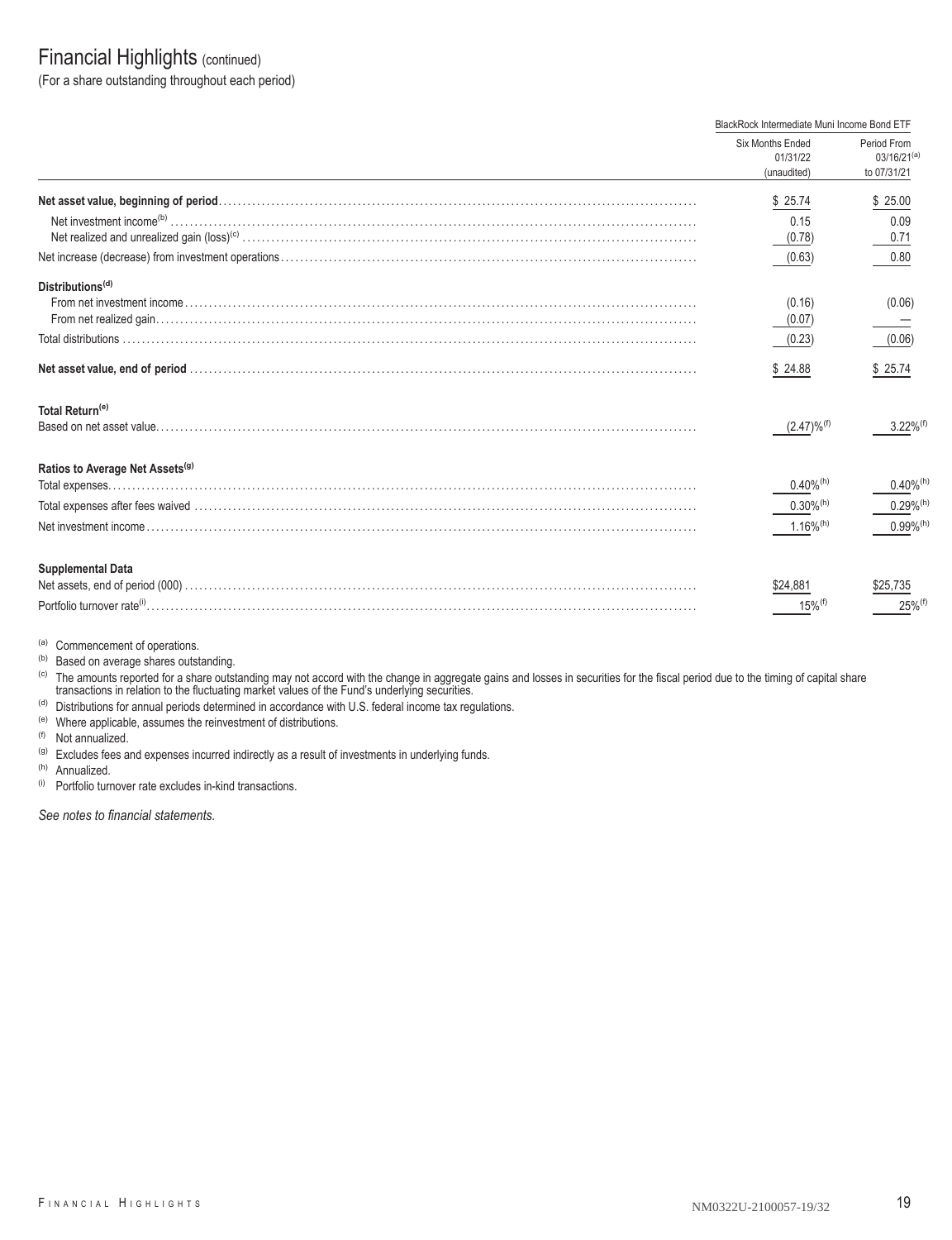### **1. ORGANIZATION**

BlackRock ETF Trust II (the "Trust") is registered under the Investment Company Act of 1940, as amended (the "1940 Act"), as an open-end management investment company. The Trust is organized as a Delaware statutory trust and is authorized to have multiple series or portfolios.

These financial statements relate only to the following funds (each, a "Fund" and collectively, the "Funds"):

| <b>BlackRock ETF</b>           | Diversification<br>Classificatior  |
|--------------------------------|------------------------------------|
| Intermediate Muni Income Bond. | Non-diversified<br>Non-diversified |

The Funds, together with certain other registered investment companies advised by BlackRock Fund Advisors ("BFA" or the "Manager") or its affiliates, are included in a complex of open-end non-index fixed-income funds and all BlackRock-advised closed-end funds referred to as the BlackRock Fixed-Income Complex.

### **2. SIGNIFICANT ACCOUNTING POLICIES**

The financial statements are prepared in conformity with accounting principles generally accepted in the United States of America ("U.S. GAAP"), which may require management to make estimates and assumptions that affect the reported amounts of assets and liabilities in the financial statements, disclosure of contingent assets and liabilities at the date of the financial statements and the reported amounts of increases and decreases in net assets from operations during the reporting period. Actual results could differ from those estimates. Each Fund is considered an investment company under U.S. GAAP and follows the accounting and reporting guidance applicable to investment companies. Below is a summary of significant accounting policies:

**Investment Transactions and Income Recognition:** For financial reporting purposes, investment transactions are recorded on the dates the transactions are executed. Realized gains and losses on investment transactions are determined using the specific identification method. Dividend income and capital gain distributions, if any, are recorded on the ex-dividend date. Non-cash dividends, if any, are recorded on the ex-dividend date at fair value. Interest income, including amortization and accretion of premiums and discounts on debt securities, is recognized daily on an accrual basis.

**In-kind Redemptions:** For financial reporting purposes, in-kind redemptions are treated as sales of securities resulting in realized capital gains or losses to the Funds. Because such gains or losses are not taxable to the Funds and are not distributed to existing Fund shareholders, the gains or losses are reclassified from accumulated net realized gain (loss) to paid-in capital at the end of the Funds' tax year. These reclassifications have no effect on net assets or net asset value ("NAV") per share.

**Distributions:** Dividends and distributions paid by each Fund are recorded on the ex-dividend dates. Distributions are determined on a tax basis and may differ from net investment income and net realized capital gains for financial reporting purposes. Dividends and distributions are paid in U.S. dollars and cannot be automatically reinvested in additional shares of the Funds. The character and timing of distributions are determined in accordance with U.S. federal income tax regulations, which may differ from U.S. GAAP.

**Indemnifications:** In the normal course of business, each Fund enters into contracts that contain a variety of representations that provide general indemnification. The Funds' maximum exposure under these arrangements is unknown because it involves future potential claims against the Funds, which cannot be predicted with any certainty.

### **3. INVESTMENT VALUATION AND FAIR VALUE MEASUREMENTS**

**Investment Valuation Policies:** Each Fund's investments are valued at fair value (also referred to as "market value" within the financial statements) each day that the Fund's listing exchange is open and, for financial reporting purposes, as of the report date. U.S. GAAP defines fair value as the price a fund would receive to sell an asset or pay to transfer a liability in an orderly transaction between market participants at the measurement date. Each Fund determines the fair values of its financial instruments using various independent dealers or pricing services under policies approved by the Board of Trustees of the Trust (the "Board"). If a security's market price is not readily available or does not otherwise accurately represent the fair value of the security, the security will be valued in accordance with a policy approved by the Board as reflecting fair value. The BlackRock Global Valuation Methodologies Committee (the "Global Valuation Committee") is the committee formed by management to develop global pricing policies and procedures and to oversee the pricing function for all financial instruments.

**Fair Value Inputs and Methodologies:** The following methods and inputs are used to establish the fair value of each Fund's assets and liabilities:

- Fixed-income investments for which market quotations are readily available are generally valued using the last available bid price or current market quotations provided by independent dealers or third-party pricing services. Pricing services generally value fixed income securities assuming orderly transactions of an institutional round lot size, but a fund may hold or transact in such securities in smaller, odd lot sizes. Odd lots may trade at lower prices than institutional round lots. The pricing services may use matrix pricing or valuation models that utilize certain inputs and assumptions to derive values, including transaction data (e.g., recent representative bids and offers), market data, credit quality information, perceived market movements, news, and other relevant information. Certain fixed-income securities, including asset-backed and mortgage related securities may be valued based on valuation models that consider the estimated cash flows of each tranche of the entity, establish a benchmark yield and develop an estimated tranche specific spread to the benchmark yield based on the unique attributes of the tranche. The amortized cost method of valuation may be used with respect to debt obligations with sixty days or less remaining to maturity unless the Manager determines such method does not represent fair value.
- Investments in open-end U.S. mutual funds (including money market funds) are valued at that day's published NAV.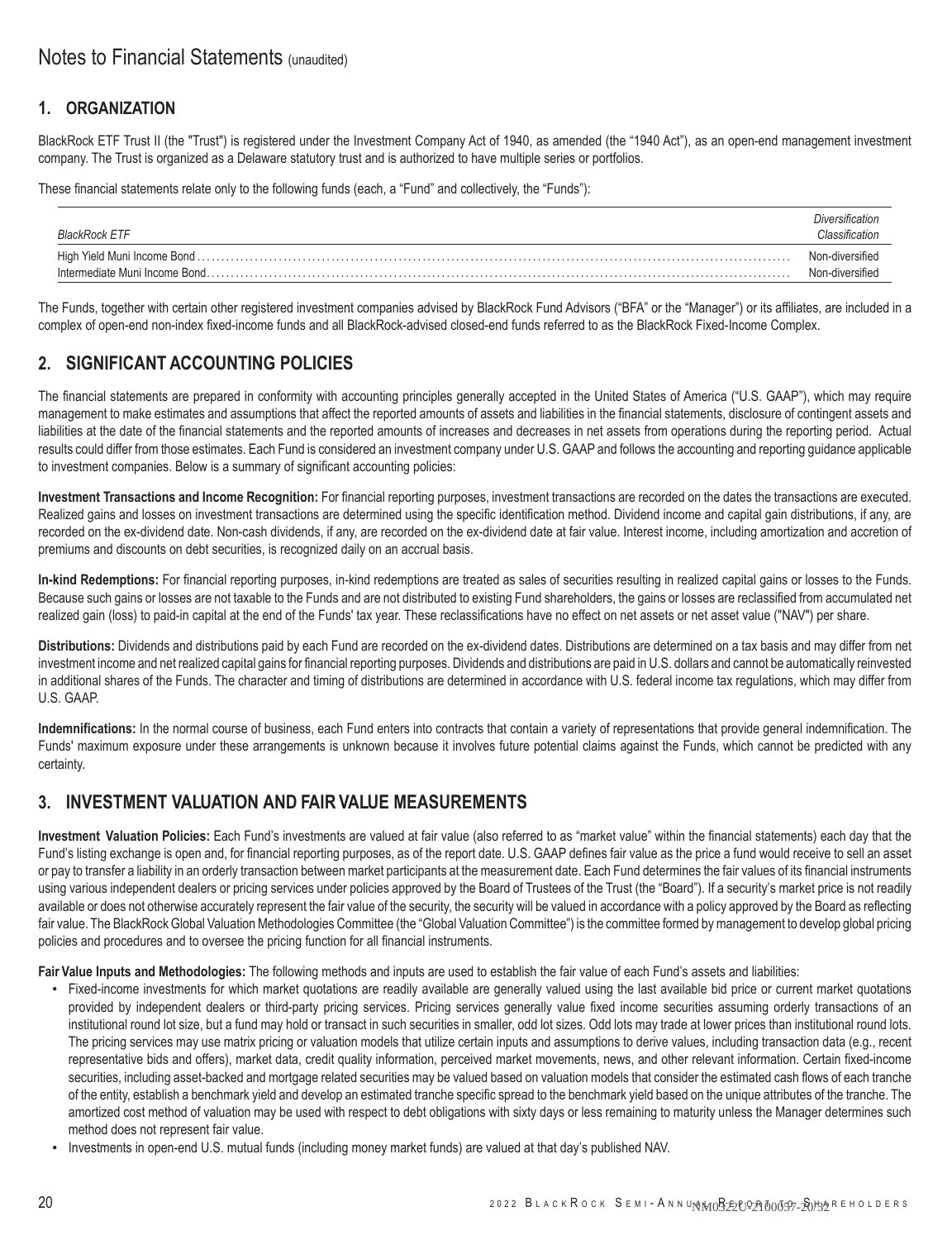If events (e.g., market volatility, company announcement or a natural disaster) occur that are expected to materially affect the value of such investment, or in the event that application of these methods of valuation results in a price for an investment that is deemed not to be representative of the market value of such investment, or if a price is not available, the investment will be valued by the Global Valuation Committee, in accordance with a policy approved by the Board as reflecting fair value ("Fair Valued Investments"). The fair valuation approaches that may be used by the Global Valuation Committee include market approach, income approach and cost approach. Valuation techniques such as discounted cash flow, use of market comparables and matrix pricing are types of valuation approaches and are typically used in determining fair value. When determining the price for Fair Valued Investments, the Global Valuation Committee, or its delegate, seeks to determine the price that each Fund might reasonably expect to receive or pay from the current sale or purchase of that asset or liability in an arm's-length transaction. Fair value determinations shall be based upon all available factors that the Global Valuation Committee, or its delegate, deems relevant and consistent with the principles of fair value measurement. The pricing of all Fair Valued Investments is subsequently reported to the Board or a committee thereof on a quarterly basis.

Fair Value Hierarchy: Various inputs are used in determining the fair value of financial instruments. These inputs to valuation techniques are categorized into a fair value hierarchy consisting of three broad levels for financial reporting purposes as follows:

- Level 1 Unadjusted price quotations in active markets/exchanges for identical assets or liabilities that each Fund has the ability to access;
- Level 2 Other observable inputs (including, but not limited to, quoted prices for similar assets or liabilities in markets that are active, quoted prices for identical or similar assets or liabilities in markets that are not active, inputs other than quoted prices that are observable for the assets or liabilities (such as interest rates, yield curves, volatilities, prepayment speeds, loss severities, credit risks and default rates) or other market-corroborated inputs); and
- Level 3 Unobservable inputs based on the best information available in the circumstances, to the extent observable inputs are not available, (including the Global Valuation Committee's assumptions used in determining the fair value of financial instruments).

The hierarchy gives the highest priority to unadjusted quoted prices in active markets for identical assets or liabilities (Level 1 measurements) and the lowest priority to unobservable inputs (Level 3 measurements). Accordingly, the degree of judgment exercised in determining fair value is greatest for instruments categorized in Level 3. The inputs used to measure fair value may fall into different levels of the fair value hierarchy. In such cases, for disclosure purposes, the fair value hierarchy classification is determined based on the lowest level input that is significant to the fair value measurement in its entirety. Investments classified within Level 3 have significant unobservable inputs used by the Global Valuation Committee in determining the price for Fair Valued Investments. Level 3 investments include equity or debt issued by privately held companies or funds that may not have a secondary market and/or may have a limited number of investors. The categorization of a value determined for financial instruments is based on the pricing transparency of the financial instruments and is not necessarily an indication of the risks associated with investing in those securities.

### **4. SECURITIES AND OTHER INVESTMENTS**

**Zero-Coupon Bonds:** Zero-coupon bonds are normally issued at a significant discount from face value and do not provide for periodic interest payments. These bonds may experience greater volatility in market value than other debt obligations of similar maturity which provide for regular interest payments.

### **5. INVESTMENT ADVISORY AGREEMENT AND OTHER TRANSACTIONS WITH AFFILIATES**

**Investment Advisory Fees:** Pursuant to an Investment Advisory Agreement with the Trust, BFA manages the investment of each Fund's assets. BFA is a California corporation indirectly owned by BlackRock. Under the Investment Advisory Agreement, BFA is responsible for substantially all expenses of the Funds, except (i) interest and taxes; (ii) brokerage commissions and other expenses connected with the execution of portfolio transactions; (iii) distribution fees; (iv) the advisory fee payable to BFA; and (v) litigation expenses and any extraordinary expenses (in each case as determined by a majority of the independent trustees).

For its investment advisory services to each Fund, BFA will be paid a management fee from the Funds based on a percentage of each Fund's average daily net assets as follows:

| Hiah                          |  |
|-------------------------------|--|
| Intermediate Muni Income Bond |  |

**Expense Waivers**: With respect to each of High Yield Muni Income Bond and Intermediate Muni Income Bond, BlackRock has contractually agreed to waive 0.10% of the management fee through November 30, 2023 and June 30, 2023 respectively. The agreement may be terminated upon 90 days' notice by a majority of the non-interested trustees of the Trust or by a vote of a majority of the outstanding voting securities of the Fund.

These amounts are included in investment advisory fees waived in the Statements of Operations. For the period ended January 31, 2022, the amounts waived in investment advisory fees pursuant to this arrangement were as follows:

| :kRnck                 |  |
|------------------------|--|
|                        |  |
| rmediate Muni Income I |  |

Additionally, for each of High Yield Muni Income Bond and Intermediate Muni Income Bond, BFA has contractually agreed to waive its management fees by the amount of investment advisory fees each Fund pays to BFA indirectly through its investment in money market funds managed by BFA or its affiliates, through November 30, 2023 and June 30, 2023 respectively.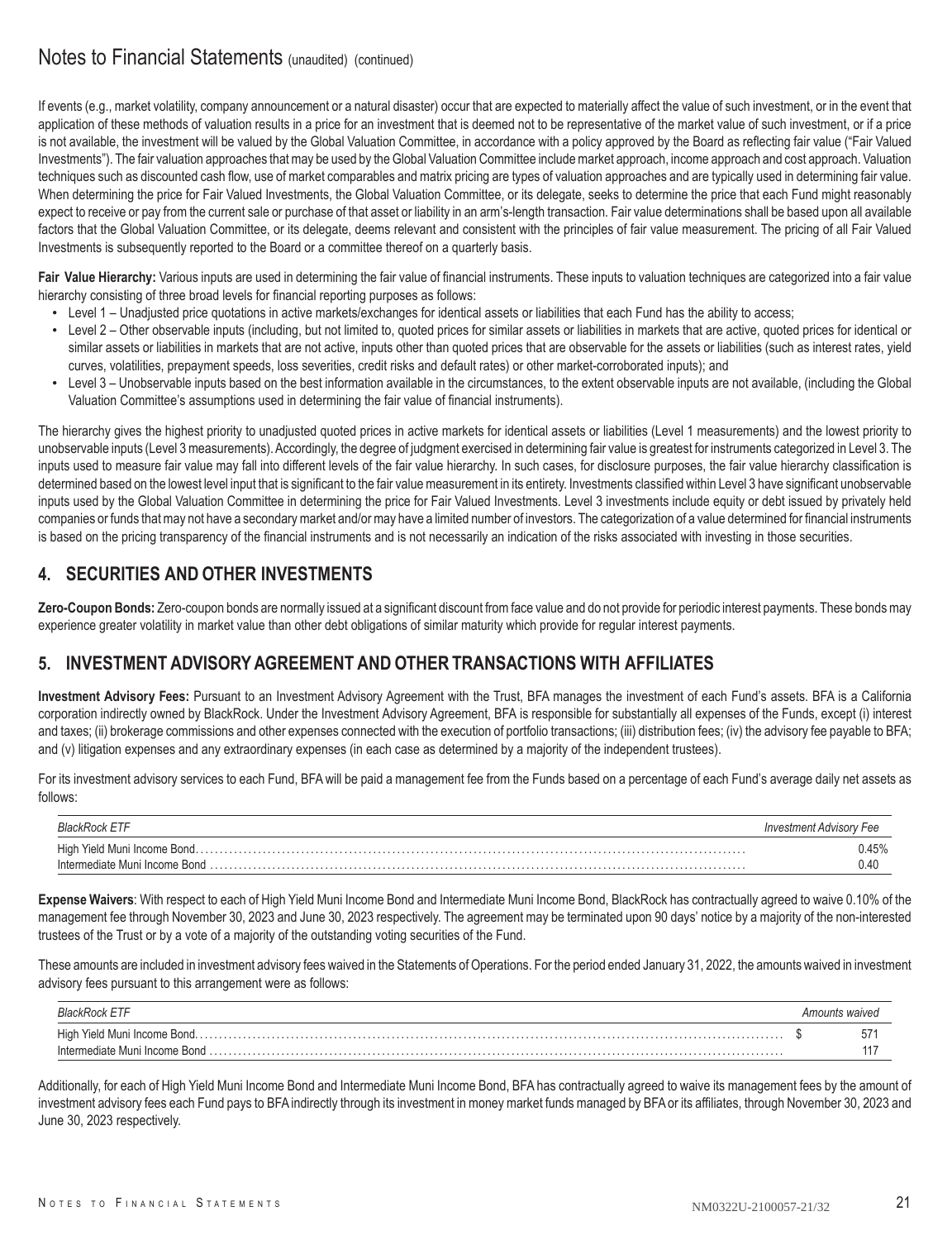These amounts are included in investment advisory fees waived in the Statements of Operations. For the period ended January 31, 2022, the amounts waived in investment advisory fees pursuant to this arrangement were as follows:

| BlackBock E |      |
|-------------|------|
|             | 3,20 |
|             | 2854 |

**Distributor:** BlackRock Investments, LLC, an affiliate of BFA, is the distributor for each Fund. Pursuant to the distribution agreement, BFA is responsible for any fees or expenses for distribution services provided to the Funds.

**Officers and Trustees:** Certain officers and/or trustees of the Trust are officers and/or trustees of BlackRock or its affiliates.

Each Fund may invest its positive cash balances in certain money market funds managed by BFA or an affiliate. The income earned on these temporary cash investments is shown as dividends – affiliated in the Statements of Operations.

### **6. PURCHASES AND SALES**

For the period ended January 31, 2022, purchases and sales of investments, excluding short-term investments and in-kind transactions, were as follows:

|                           |          | Sales |
|---------------------------|----------|-------|
| High                      | .366.462 |       |
| rmediate Muni Income Bond | ס מ      |       |

There were no in-kind transactions for the period ended January 31, 2022.

### **7. INCOME TAX INFORMATION**

Each Fund is treated as an entity separate from the Trust's other funds for federal income tax purposes. It is each Fund's policy to comply with the requirements of the Internal Revenue Code of 1986, as amended, applicable to regulated investment companies, and to distribute substantially all of its taxable income to its shareholders. Therefore, no U.S. federal income tax provision is required.

Management has analyzed tax laws and regulations and their application to the Funds as of January 31, 2022 and does not believe that there are any uncertain tax positions that require recognition of a tax liability in the Funds' financial statements.

As of January 31, 2022, gross unrealized appreciation and depreciation based on cost of investments (including short positions and derivatives, if any) for U.S. federal income tax purposes were as follows:

|               |            |                                      |              |           |                       | Net Unrealized |
|---------------|------------|--------------------------------------|--------------|-----------|-----------------------|----------------|
|               |            | Gross Unrealized<br>Gross Unrealized |              |           | Appreciation          |                |
| BlackRock ETF | Tax Cost   | Appreciation                         | Depreciation |           | <i>(Depreciation)</i> |                |
|               |            | 300.389                              |              | (400.103) |                       | (99, 714)      |
|               | 24.971.382 | 51.505                               |              | (278.006) |                       | (226, 501)     |

### **8. PRINCIPAL RISKS**

In the normal course of business, each Fund invests in securities or other instruments and may enter into certain transactions, and such activities subject the Fund to various risks, including, among others, fluctuations in the market (market risk) or failure of an issuer to meet all of its obligations. The value of securities or other instruments may also be affected by various factors, including, without limitation: (i) the general economy; (ii) the overall market as well as local, regional or global political and/or social instability; (iii) regulation, taxation or international tax treaties between various countries; or (iv) currency, interest rate or price fluctuations. Local, regional or global events such as war, acts of terrorism, the spread of infectious illness or other public health issues, recessions, or other events could have a significant impact on the Funds and their investments. Each Fund's prospectus provides details of the risks to which the Fund is subject.

**Market Risk:** Each Fund may be exposed to prepayment risk, which is the risk that borrowers may exercise their option to prepay principal earlier than scheduled during periods of declining interest rates, which would force each Fund to reinvest in lower yielding securities. Each Fund may also be exposed to reinvestment risk, which is the risk that income from each Fund's portfolio will decline if each Fund invests the proceeds from matured, traded or called fixed-income securities at market interest rates that are below each Fund portfolio's current earnings rate.

Municipal securities are subject to the risk that litigation, legislation or other political events, local business or economic conditions, credit rating downgrades, or the bankruptcy of the issuer could have a significant effect on an issuer's ability to make payments of principal and/or interest or otherwise affect the value of such securities. Municipal securities can be significantly affected by political or economic changes, including changes made in the law after issuance of the securities, as well as uncertainties in the municipal market related to, taxation, legislative changes or the rights of municipal security holders, including in connection with an issuer insolvency. Municipal securities backed by current or anticipated revenues from a specific project or specific assets can be negatively affected by the discontinuance of the tax benefits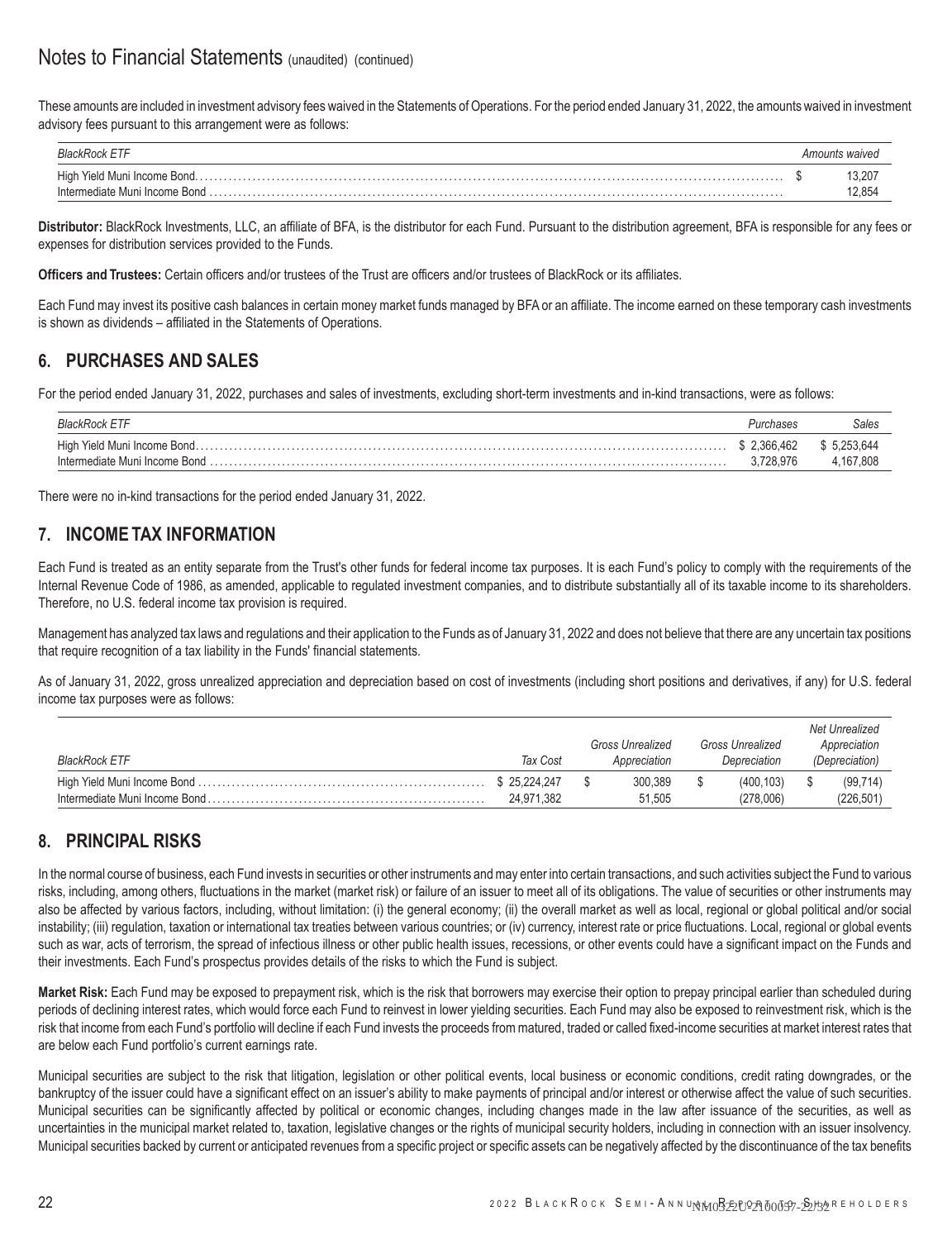supporting the project or assets or the inability to collect revenues for the project or from the assets. Municipal securities may be less liquid than taxable bonds, and there may be less publicly available information on the financial condition of municipal security issuers than for issuers of other securities.

An outbreak of respiratory disease caused by a novel coronavirus has developed into a global pandemic and has resulted in closing borders, quarantines, disruptions to supply chains and customer activity, as well as general concern and uncertainty. The impact of this pandemic, and other global health crises that may arise in the future, could affect the economies of many nations, individual companies and the market in general in ways that cannot necessarily be foreseen at the present time. This pandemic may result in substantial market volatility and may adversely impact the prices and liquidity of a fund's investments. The duration of this pandemic and its effects cannot be determined with certainty.

**Counterparty Credit Risk:** The Funds may be exposed to counterparty credit risk, or the risk that an entity may fail to or be unable to perform on its commitments related to unsettled or open transactions, including making timely interest and/or principal payments or otherwise honoring its obligations. The Funds manage counterparty credit risk by entering into transactions only with counterparties that the Manager believes have the financial resources to honor their obligations and by monitoring the financial stability of those counterparties. Financial assets, which potentially expose the Funds to market, issuer and counterparty credit risks, consist principally of financial instruments and receivables due from counterparties. The extent of the Funds' exposure to market, issuer and counterparty credit risks with respect to these financial assets is approximately their value recorded in the Statements of Assets and Liabilities, less any collateral held by the Funds.

**Concentration Risk:** A diversified portfolio, where this is appropriate and consistent with a fund's objectives, minimizes the risk that a price change of a particular investment will have a material impact on the NAV of a fund. The investment concentrations within each Fund's portfolio are disclosed in its Schedule of Investments.

Certain Funds invest a significant portion of their assets in high yield securities. High yield securities that are rated below investment-grade (commonly referred to as "junk bonds") or are unrated may be deemed speculative, involve greater levels of risk than higher-rated securities of similar maturity and are more likely to default. High yield securities may be issued by less creditworthy issuers, and issuers of high yield securities may be unable to meet their interest or principal payment obligations. High yield securities are subject to extreme price fluctuations, may be less liquid than higher rated fixed-income securities, even under normal economic conditions, and frequently have redemption features.

The Funds invest a significant portion of their assets in fixed-income securities and/or use derivatives tied to the fixed-income markets. Changes in market interest rates or economic conditions may affect the value and/or liquidity of such investments. Interest rate risk is the risk that prices of bonds and other fixed-income securities will increase as interest rates fall and decrease as interest rates rise. The Funds may be subject to a greater risk of rising interest rates due to the current period of historically low rates.

**Significant Shareholder Redemption Risk:** Certain shareholders may own or manage a substantial amount of fund shares and/or hold their fund investments for a limited period of time. Large redemptions of fund shares by these shareholders may force a Fund to sell portfolio securities, which may negatively impact the fund's NAV, increase the fund's brokerage costs, and/or accelerate the realization of taxable income/gains and cause the fund to make additional taxable distributions to shareholders.

**LIBOR Transition Risk:** The United Kingdom's Financial Conduct Authority announced a phase out of the London Interbank Offered Rate ("LIBOR"). Although many LIBOR rates ceased to be published or no longer are representative of the underlying market they seek to measure after December 31, 2021, a selection of widely used USD LIBOR rates will continue to be published through June 2023 in order to assist with the transition. The Funds may be exposed to financial instruments tied to LIBOR to determine payment obligations, financing terms, hedging strategies or investment value. The transition process away from LIBOR might lead to increased volatility and illiquidity in markets for, and reduce the effectiveness of new hedges placed against instruments whose terms currently include LIBOR. The ultimate effect of the LIBOR transition process on the Funds is uncertain.

### **9. CAPITAL SHARE TRANSACTIONS**

Capital shares are issued and redeemed by each Fund only in aggregations of a specified number of shares or multiples thereof ("Creation Units") at NAV. Except when aggregated in Creation Units, shares of each Fund are not redeemable.

Transactions in capital shares were as follows:

|                                                   |        | <b>Six Months Ended</b><br>01/31/22 | <b>Period Ended</b><br>07/31/21 |              |
|---------------------------------------------------|--------|-------------------------------------|---------------------------------|--------------|
| <b>BlackRock ETF</b>                              | Shares | Amount                              | <b>Shares</b>                   | Amount       |
| High Yield Muni Income Bond<br>Shares sold<br>.   |        |                                     | 1.000.000                       | \$25,125,000 |
| Intermediate Muni Income Bond<br>Shares sold<br>. |        |                                     | 1.000.000                       | \$25,075,000 |

The consideration for the purchase of Creation Units of a fund in the Trust generally consists of the in-kind deposit of a designated portfolio of securities and a specified amount of cash. Certain funds in the Trust may be offered in Creation Units solely or partially for cash in U.S. dollars. Investors purchasing and redeeming Creation Units may pay a purchase transaction fee and a redemption transaction fee directly to State Street Bank and Trust Company, the Trust's administrator, to offset transfer and other transaction costs associated with the issuance and redemption of Creation Units, including Creation Units for cash. Investors transacting in Creation Units for cash may also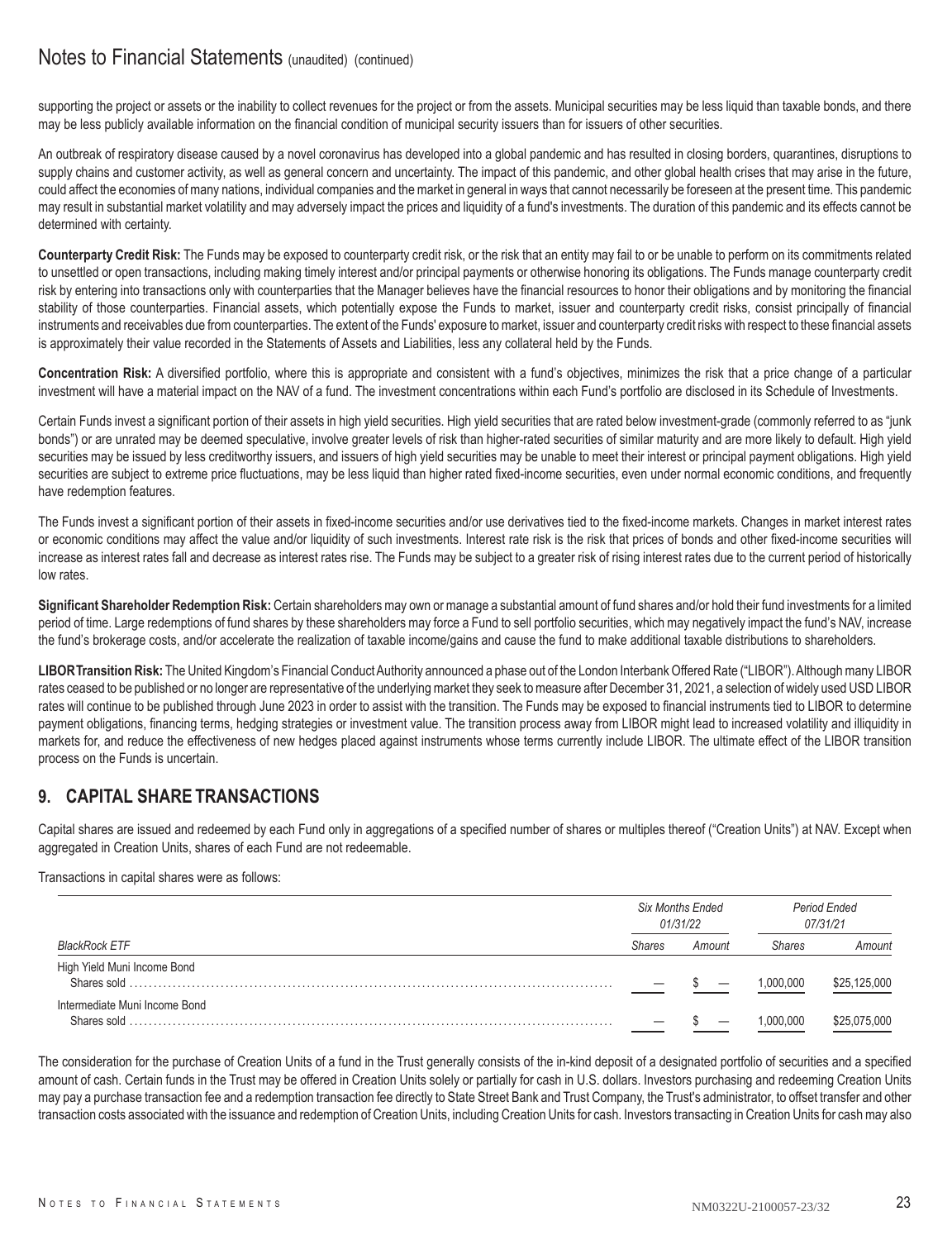pay an additional variable charge to compensate the relevant fund for certain transaction costs (i.e., stamp taxes, taxes on currency or other financial transactions, and brokerage costs) and market impact expenses relating to investing in portfolio securities. Such variable charges, if any, are included in shares sold in the table above.

From time to time, settlement of securities related to in-kind contributions or in-kind redemptions may be delayed. In such cases, securities related to in-kind transactions are reflected as a receivable or a payable in the Statements of Assets and Liabilities.

As of January 31, 2022, shares owned by BlackRock Financial Management, Inc., an affiliate of the Funds, were as follows:

| Intermediate Muni Income Bond |  |
|-------------------------------|--|

### **10. SUBSEQUENT EVENTS**

Management has evaluated the impact of all subsequent events on the Funds through the date the financial statements were available to be issued and has determined that there were no subsequent events requiring adjustment or additional disclosure in the financial statements.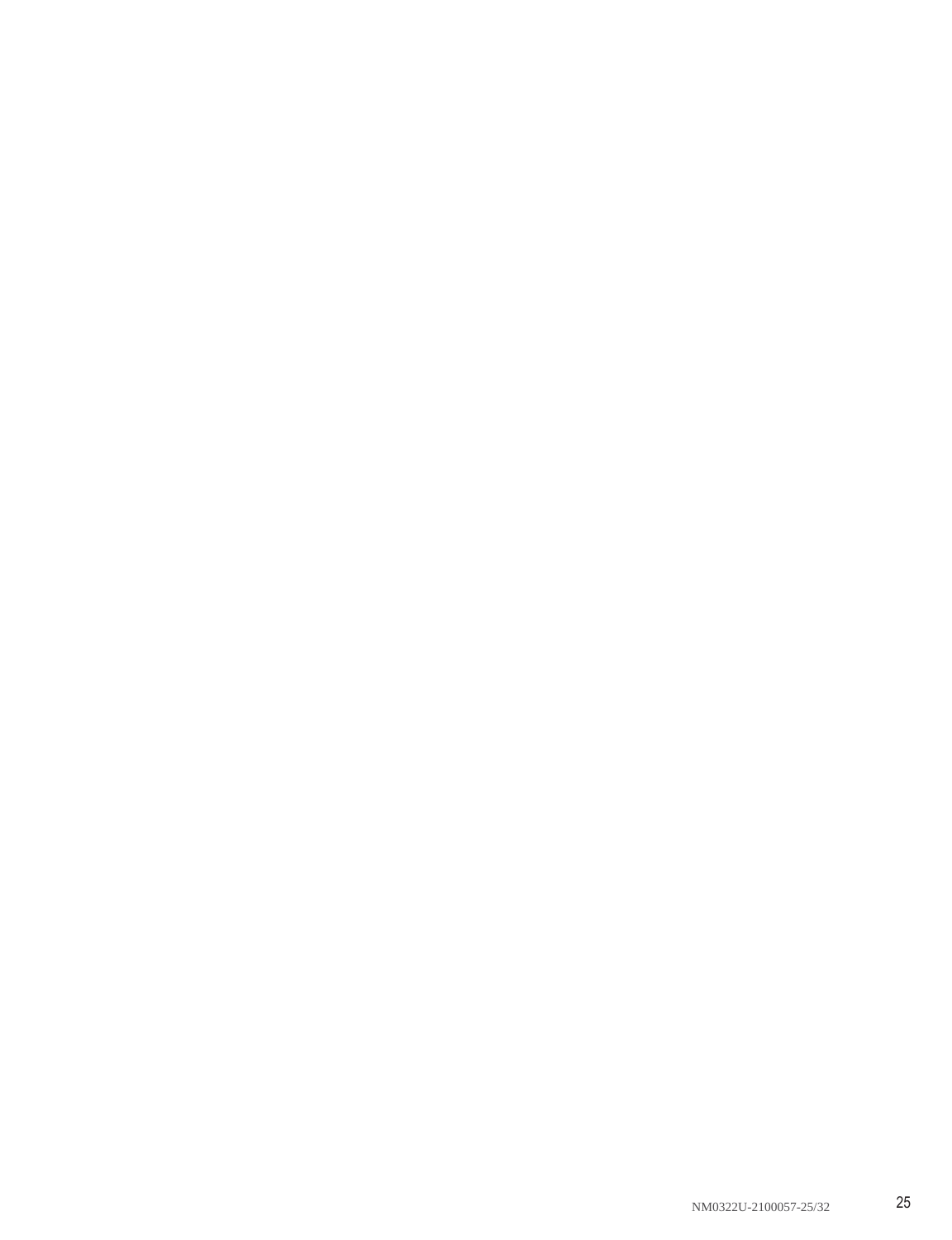### Statement Regarding Liquidity Risk Management Program (unaudited)

In compliance with Rule 22e-4 under the Investment Company Act of 1940, as amended (the "Liquidity Rule"), BlackRock ETF Trust II (the "Trust") has adopted and implemented a liquidity risk management program (the "Program") for BlackRock High Yield Muni Income Bond ETF and BlackRock Intermediate Muni Income Bond ETF (the "Funds"), each a series of the Trust, which is reasonably designed to assess and manage each Fund's liquidity risk.

The Board of Trustees (the "Board") of the Trust, on behalf of the Funds, met on November 18-19, 2021 (the "Meeting") to review the Program. The Board previously appointed BlackRock Advisors, LLC or BlackRock Fund Advisors ("BlackRock"), each an investment adviser to certain BlackRock funds, as the program administrator for each Fund's Program, as applicable. BlackRock also previously delegated oversight of the Program to the 40 Act Liquidity Risk Management Committee (the "Committee"). At the Meeting, the Committee, on behalf of BlackRock, provided the Board with a report that addressed the operation of the Program and assessed its adequacy and effectiveness of implementation, including the management of each Fund's Highly Liquid Investment Minimum ("HLIM") where applicable, and any material changes to the Program (the "Report"). The Report covered the period from October 1, 2020 through September 30, 2021 (the "Program Reporting Period").

The Report described the Program's liquidity classification methodology for categorizing each Fund's investments (including derivative transactions) into one of four liquidity buckets. It also referenced the methodology used by BlackRock to establish each Fund's HLIM and noted that the Committee reviews and ratifies the HLIM assigned to each Fund no less frequently than annually. The Report also discussed notable events affecting liquidity over the Program Reporting Period, including the imposition of capital controls in certain countries.

The Report noted that the Program complied with the key factors for consideration under the Liquidity Rule for assessing, managing and periodically reviewing each Fund's liquidity risk, as follows:

- a) The Fund's investment strategy and liquidity of portfolio investments during both normal and reasonably foreseeable stressed conditions. During the Program Reporting Period, the Committee reviewed whether each Fund's strategy is appropriate for an open-end fund structure with a focus on funds with more significant and consistent holdings of less liquid and illiquid assets. The Committee also factored a fund's concentration in an issuer into the liquidity classification methodology by taking issuer position sizes into account. Where a fund participated in borrowings for investment purposes (such as tender option bonds or reverse repurchase agreements), such borrowings were factored into the Program's calculation of a fund's liquidity bucketing. Derivative exposure was also considered in such calculation.
- b) **Short-term and long-term cash flow projections during both normal and reasonably foreseeable stressed conditions. During the Program Reporting Period,** the Committee reviewed historical redemption activity and used this information as a component to establish each exchange-traded fund's ("ETF's") reasonably anticipated trading size ("RATS"). The Committee may also take into consideration a fund's shareholder ownership concentration (which, depending on product type and distribution channel, may or may not be available), a fund's distribution channels, and the degree of certainty associated with a fund's short-term and long-term cash flow projections.
- c) **Holdings of cash and cash equivalents, as well as borrowing arrangements.** The Committee considered that ETFs that redeem in-kind generally do not hold more than de minimis amounts of cash, and that ETFs generally do not borrow.
- d) *The relationship between an ETF's portfolio liquidity and the way in which, and the prices and spreads at which, ETF shares trade, including the efficiency of the arbitrage function and the level of active participation by market participants, including authorized participants.* The Committee monitored the prevailing bid/ask spread and the ETF price premium (or discount) to NAV for all ETFs and reviewed any persistent deviations from long-term averages.
- e) **The effect of the composition of baskets on the overall liquidity of an ETF's portfolio.** In reviewing the linkage between the composition of custom baskets accepted by an ETF and any significant change in the liquidity profile of such ETF, the Committee reviewed changes in the proportion of each ETF's portfolio comprised of less liquid and illiquid holdings to determine if applicable thresholds were met requiring enhanced review.

There were no material changes to the Program during the Program Reporting Period, other than the enhancement of certain model components in the Program's methodology. The Report provided to the Board stated that the Committee concluded that based on the operation of the functions, as described in the Report, the Program is operating as intended and is effective in implementing the requirements of the Liquidity Rule.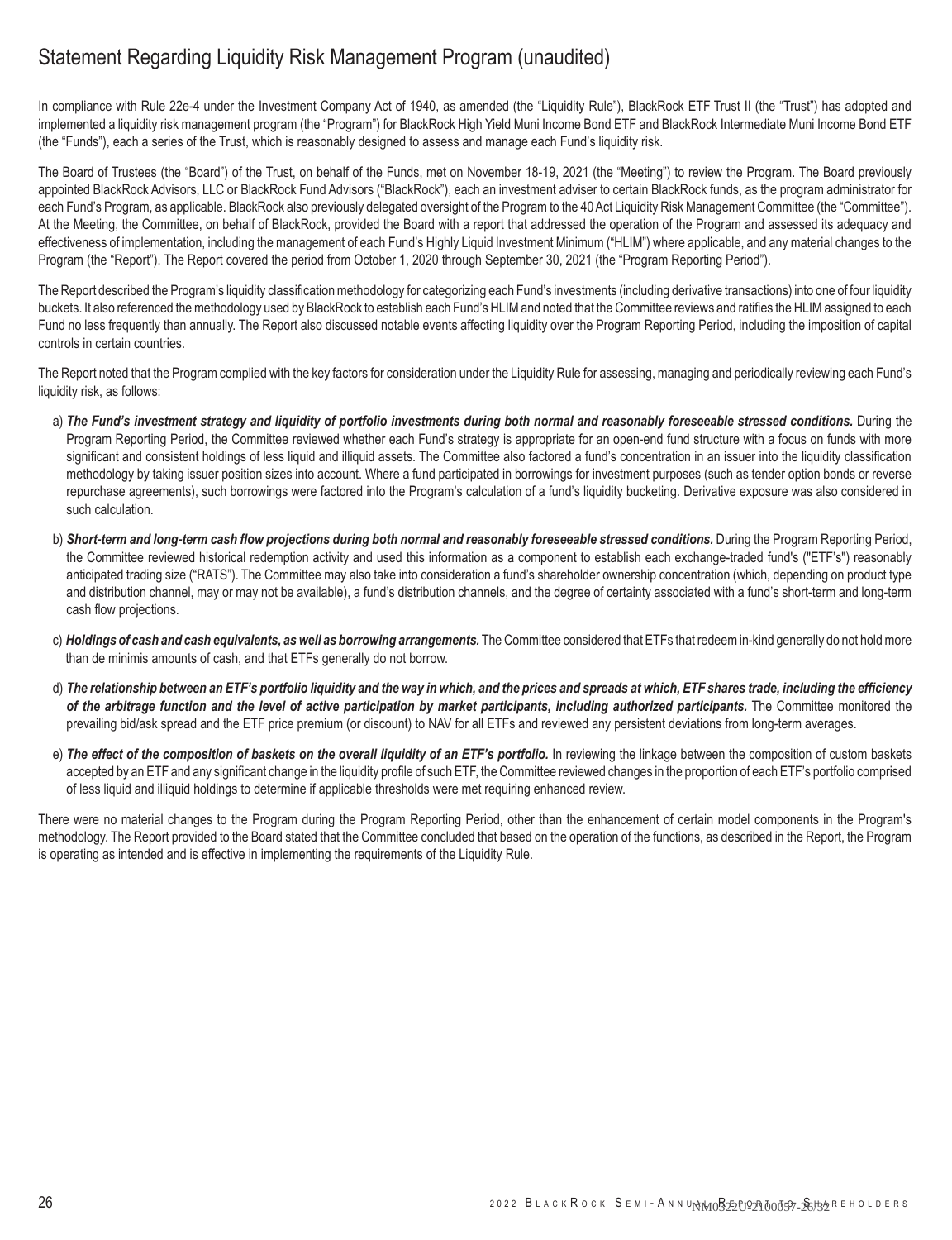### **Section 19(a) Notices**

The amounts and sources of distributions reported are estimates and are being provided pursuant to regulatory requirements and are not being provided for tax reporting purposes. The actual amounts and sources for tax reporting purposes will depend upon each Fund's investment experience during the year and may be subject to changes based on tax regulations. Shareholders will receive a Form 1099-DIV each calendar year that will inform them how to report these distributions for federal income tax purposes.

#### **January 31, 2022**

|                                                                                                        | <b>Total Cumulative Distributions</b><br>for the Fiscal Year-to-Date |                               |                         |                           |                             | % Breakdown of the Total Cumulative<br>Distributions for the Fiscal Year-to-Date |                      |                           |
|--------------------------------------------------------------------------------------------------------|----------------------------------------------------------------------|-------------------------------|-------------------------|---------------------------|-----------------------------|----------------------------------------------------------------------------------|----------------------|---------------------------|
| <b>BlackRock ETF</b>                                                                                   | Net<br>Investment<br>Income                                          | Net Realized<br>Capital Gains | Return of<br>Capital    | <b>Total Per</b><br>Share | Net<br>Investment<br>Income | Net Realized<br>Capital Gains                                                    | Return of<br>Capital | <b>Total Per</b><br>Share |
| High Yield Muni Income Bond <sup>(a)</sup> \$ 0.378336<br>Intermediate Muni Income Bond <sup>(a)</sup> | 0.142451                                                             | 0.227529<br>- \$<br>0.073085  | \$ 0.033869<br>0.012755 | \$ 0.639734<br>0.228291   | 59%<br>62                   | 36%<br>32                                                                        | 5%<br>6              | 100%<br>100               |

(a) The Fund estimates that it has distributed more than its net investment income and net realized capital gains; therefore, a portion of the distribution may be a return of capital. A return of capital may occur, for example, when some or all of the shareholder's investment in the Fund is returned to the shareholder. A return of capital does not necessarily reflect the Fund's investment performance and should not be confused with "yield" or "income". When distributions exceed total return performance, the difference will reduce the Fund's net asset value per share.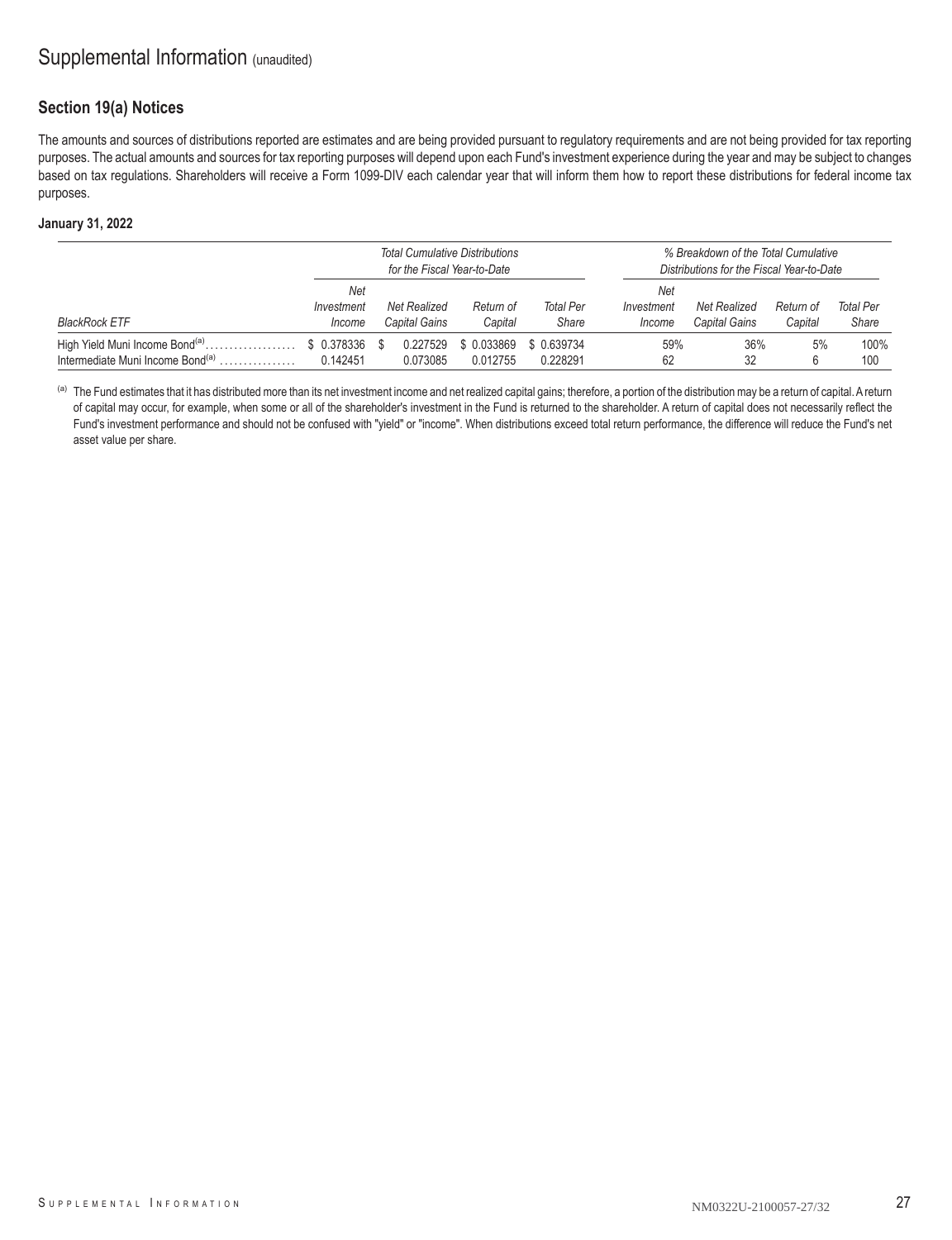### Additional Information

#### **General Information**

Quarterly performance, semi-annual and annual reports, current net asset value and other information regarding the Funds may be found on BlackRock's website, which can be accessed at **blackrock.com**. Any reference to BlackRock's website in this report is intended to allow investors public access to information regarding the Funds and does not, and is not intended to, incorporate BlackRock's website in this report.

#### **Householding**

The Funds will mail only one copy of shareholder documents, including prospectuses, annual and semi-annual reports, Rule 30e-3 notices and proxy statements, to shareholders with multiple accounts at the same address. This practice is commonly called "householding" and is intended to reduce expenses and eliminate duplicate mailings of shareholder documents. Mailings of your shareholder documents may be householded indefinitely unless you instruct us otherwise. If you do not want the mailing of these documents to be combined with those for other members of your household, please call the Funds at 1-800-474-2737.

#### **Availability of Quarterly Schedule of Investments**

The Funds file their complete schedules of portfolio holdings with the SEC for the first and third quarters of each fiscal year as an exhibit to their reports on Form N-PORT. The Funds' Forms N-PORT are available on the SEC's website at **sec.gov**. Additionally, each Fund makes its portfolio holdings for the first and third quarters of each fiscal year available at **ishares.com/fundreports** and **blackrock.com/fundreports**.

#### **Availability of Proxy Voting Policies, Procedures and Voting Records**

A description of the policies and procedures that the Funds use to determine how to vote proxies relating to portfolio securities and information about how the Funds voted proxies relating to securities held in the Funds' portfolios during the most recent 12-month period ended June 30 is available without charge, upon request (1) by calling 1-800-474-2737; (2) on the BlackRock website at **blackrock.com**; and (3) on the SEC's website at **sec.gov**.

A description of the Company's policies and procedures with respect to the disclosure of the Fund's portfolio securities is available in the Fund Prospectus. The Fund discloses its portfolio holdings daily and provides information regarding its top holdings in Fund fact sheets at **iShares.com**.

#### **BlackRock Privacy Principles**

BlackRock is committed to maintaining the privacy of its current and former fund investors and individual clients (collectively, "Clients") and to safeguarding their non-public personal information. The following information is provided to help you understand what personal information BlackRock collects, how we protect that information and why in certain cases we share such information with select parties.

If you are located in a jurisdiction where specific laws, rules or regulations require BlackRock to provide you with additional or different privacy-related rights beyond what is set forth below, then BlackRock will comply with those specific laws, rules or regulations.

BlackRock obtains or verifies personal non-public information from and about you from different sources, including the following: (i) information we receive from you or, if applicable, your financial intermediary, on applications, forms or other documents; (ii) information about your transactions with us, our affiliates, or others; (iii) information we receive from a consumer reporting agency; and (iv) from visits to our websites.

BlackRock does not sell or disclose to non-affiliated third parties any non-public personal information about its Clients, except as permitted by law or as is necessary to respond to regulatory requests or to service Client accounts. These non-affiliated third parties are required to protect the confidentiality and security of this information and to use it only for its intended purpose.

We may share information with our affiliates to service your account or to provide you with information about other BlackRock products or services that may be of interest to you. In addition, BlackRock restricts access to non-public personal information about its Clients to those BlackRock employees with a legitimate business need for the information. BlackRock maintains physical, electronic and procedural safeguards that are designed to protect the non-public personal information of its Clients, including procedures relating to the proper storage and disposal of such information.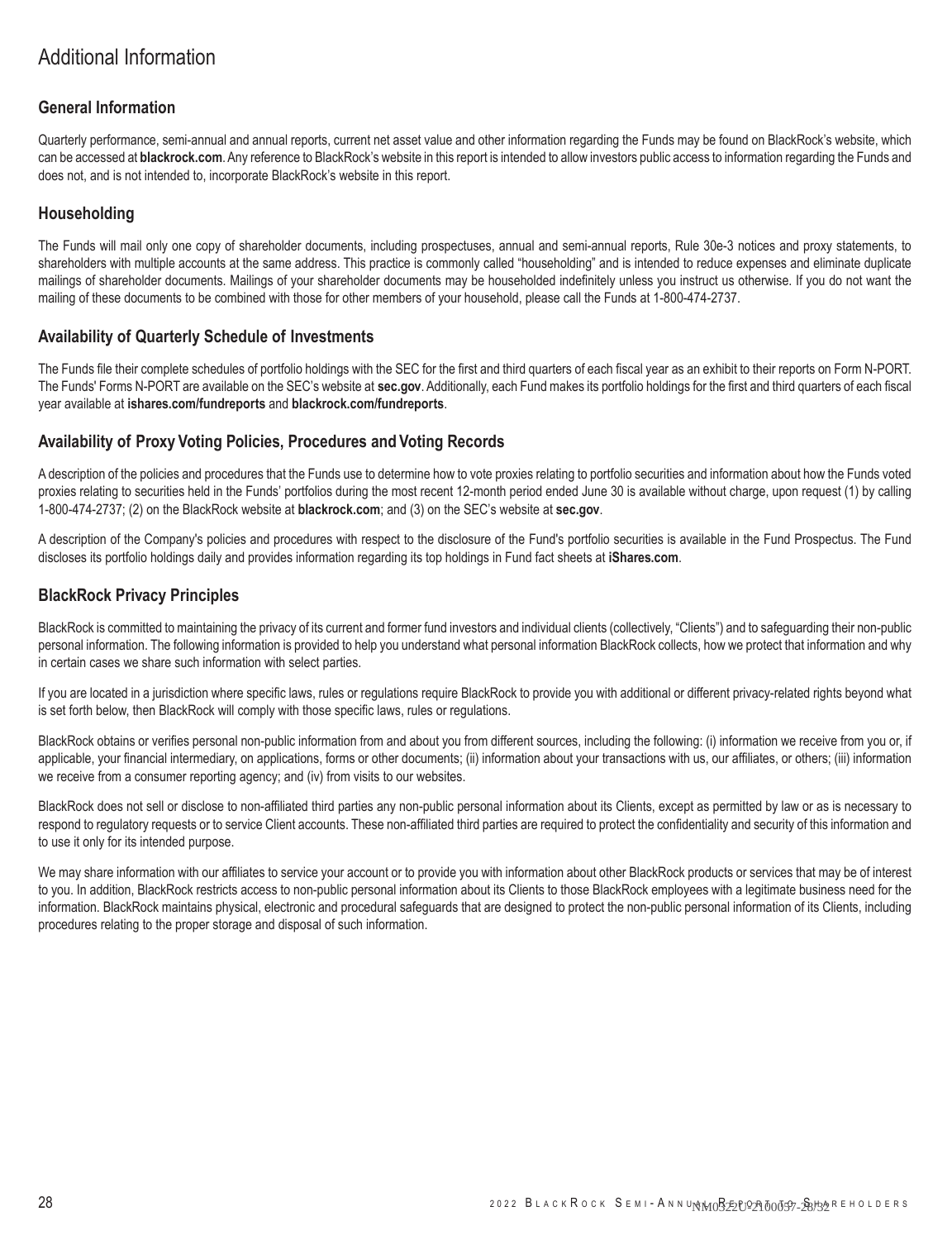### **Fund and Service Providers**

BlackRock Fund Advisors San Francisco, CA 94105

Administrator, Custodian and Transfer Agent **Administrator**, Custodian and Transfer Agent State Street Bank and Trust Company Boston, MA, 02111

**Distributor Address of the Trust** BlackRock Investments, LLC New York, NY 10022

**Investment Adviser Independent Registered Public Accounting Firm** PricewaterhouseCoopers LLP Philadelphia, Pennsylvania 19103

> Willkie Farr & Gallagher LLP New York, NY 10019

100 Bellevue Parkway Wilmington, DE 19809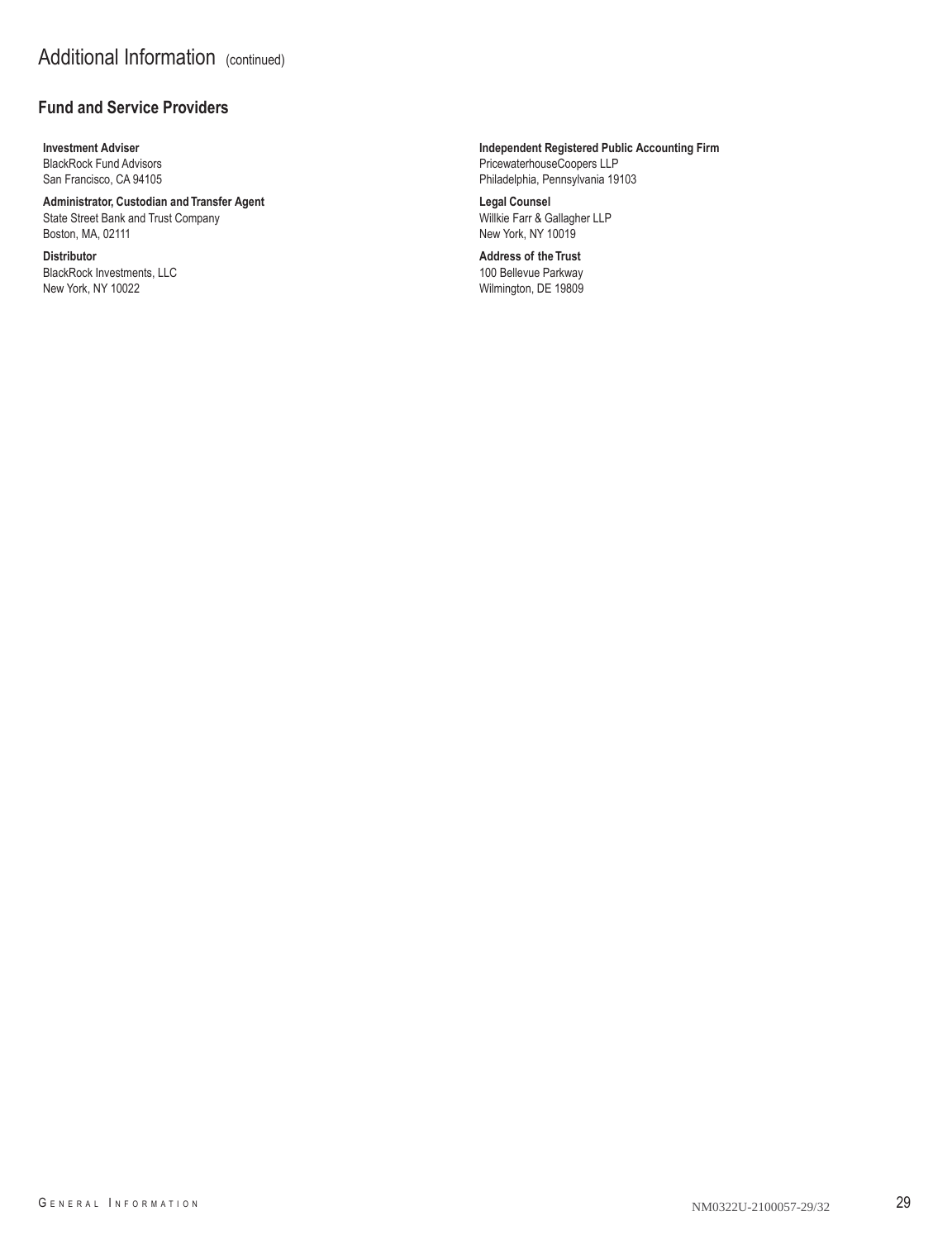## Glossary of Terms Used in this Report

### **Portfolio Abbreviations - Fixed Income**

| AGM        | Assured Guaranty Municipal Corp.     |
|------------|--------------------------------------|
| AGM-CR     | <b>AGM Insured Custodial Receipt</b> |
| FHA        | Federal Housing Administration       |
| GO         | <b>General Obligation</b>            |
| <b>GOL</b> | <b>General Obligation Limited</b>    |
| RB         | Revenue Bond                         |
| SAP        | Subject to Appropriations            |
| ST         | Special Tax                          |
| TA         | <b>Tax Allocation</b>                |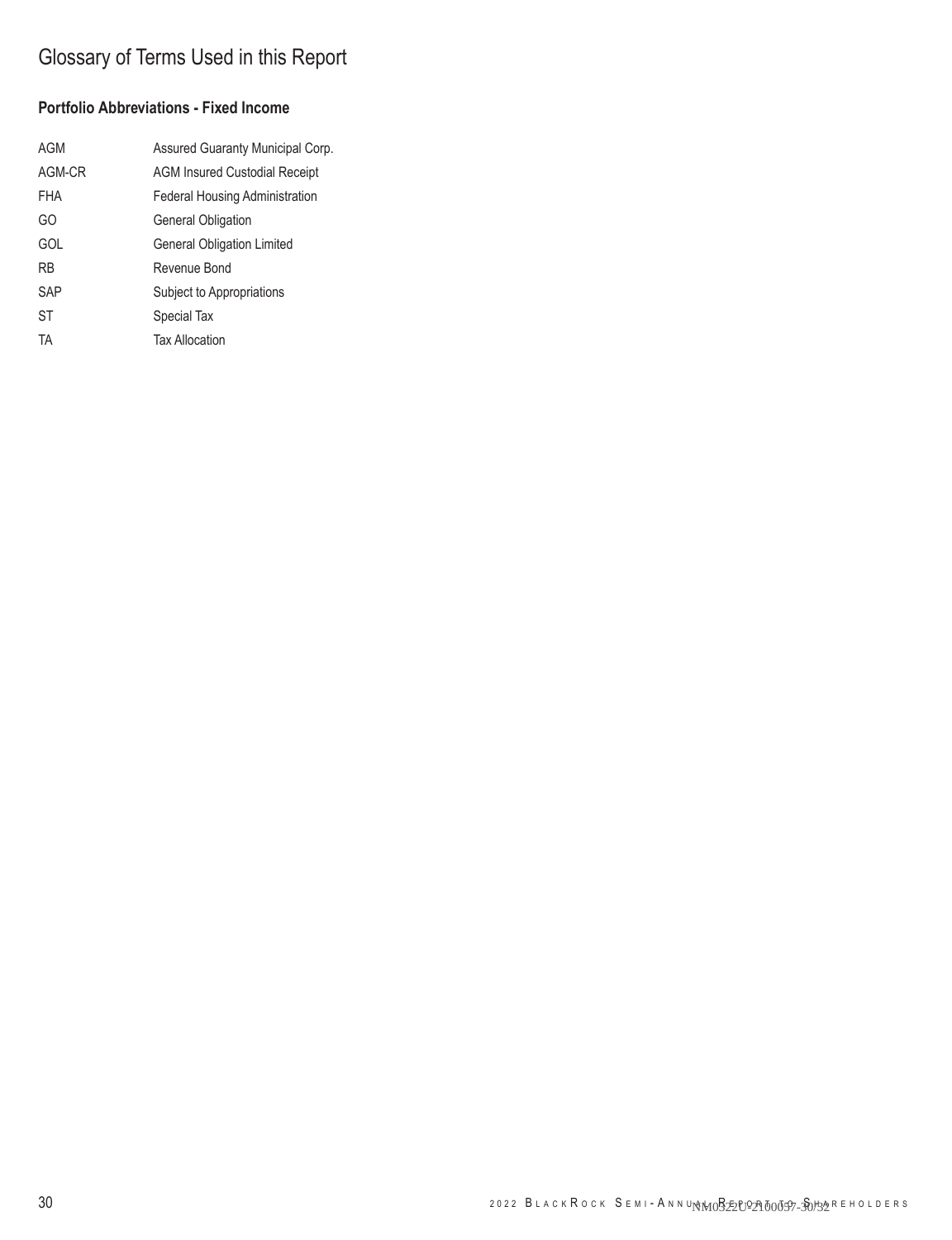THIS PAGE INTENTIONALLY LEFT BLANK.